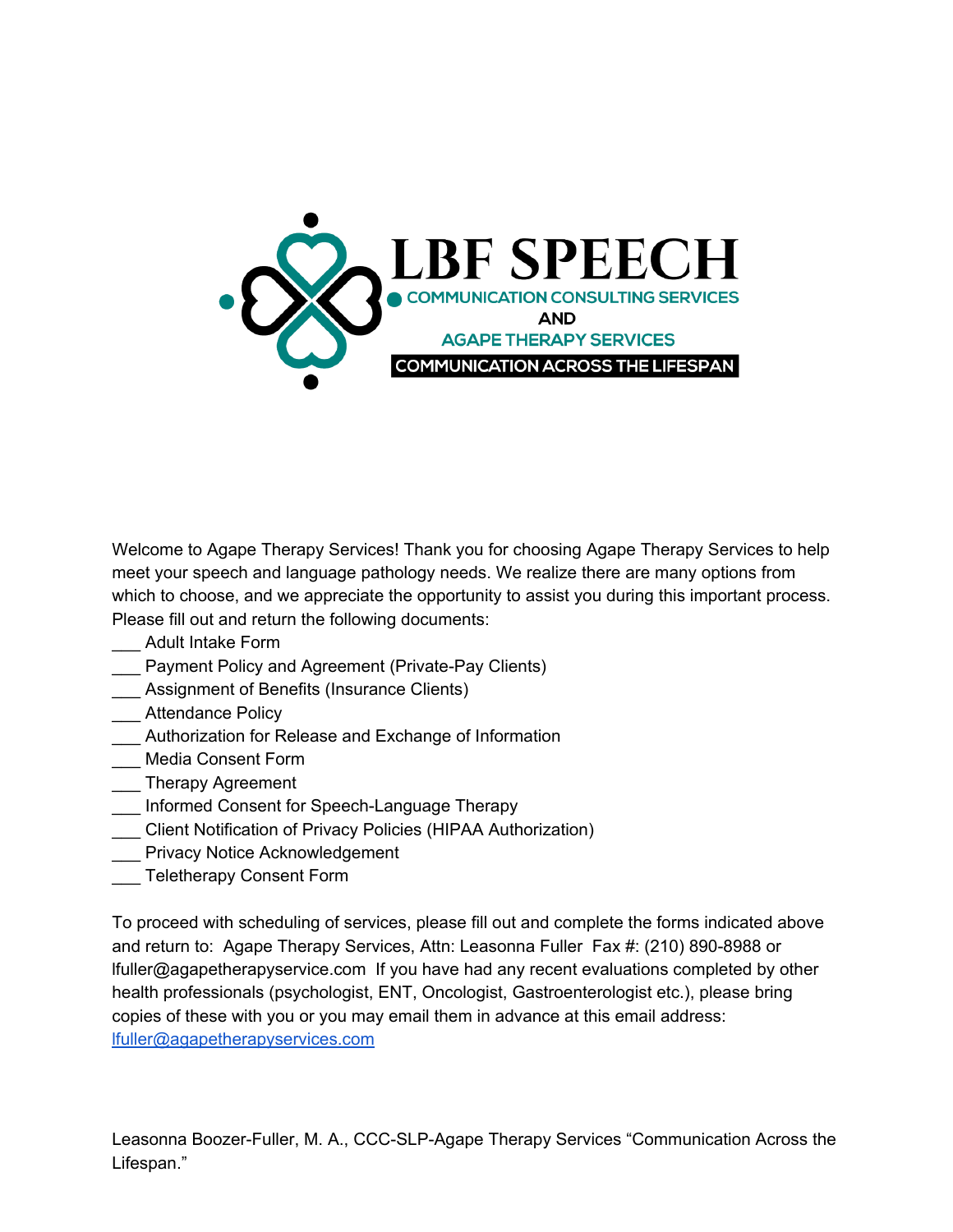

### **ADULT INTAKE FORM**

CLIENT INFORMATION:

|                                                                                  |  | DOB: _____________________                                                                  |
|----------------------------------------------------------------------------------|--|---------------------------------------------------------------------------------------------|
|                                                                                  |  |                                                                                             |
|                                                                                  |  |                                                                                             |
| Phone 1 (Home) ____________________                                              |  |                                                                                             |
|                                                                                  |  |                                                                                             |
|                                                                                  |  |                                                                                             |
|                                                                                  |  |                                                                                             |
|                                                                                  |  |                                                                                             |
|                                                                                  |  | Previous speech therapy evaluations/treatment and the agency/provider. ? If so, please list |
| the month and year of evaluation                                                 |  |                                                                                             |
|                                                                                  |  | ,我们也不能会有什么。""我们的人,我们也不能会有什么?""我们的人,我们也不能会有什么?""我们的人,我们也不能会有什么?""我们的人,我们也不能会有什么?""           |
|                                                                                  |  |                                                                                             |
|                                                                                  |  |                                                                                             |
|                                                                                  |  |                                                                                             |
|                                                                                  |  |                                                                                             |
|                                                                                  |  |                                                                                             |
| Have you received ANY home health services this year including nursing? Yes_____ |  |                                                                                             |
| No <sub>_________</sub> If yes, with which agency?                               |  |                                                                                             |

When do you anticipate discharge?

\_\_\_\_\_\_\_\_\_\_\_\_\_\_\_\_\_\_\_\_\_\_\_\_\_\_\_\_\_\_\_\_\_\_\_\_\_\_\_\_\_\_\_\_\_\_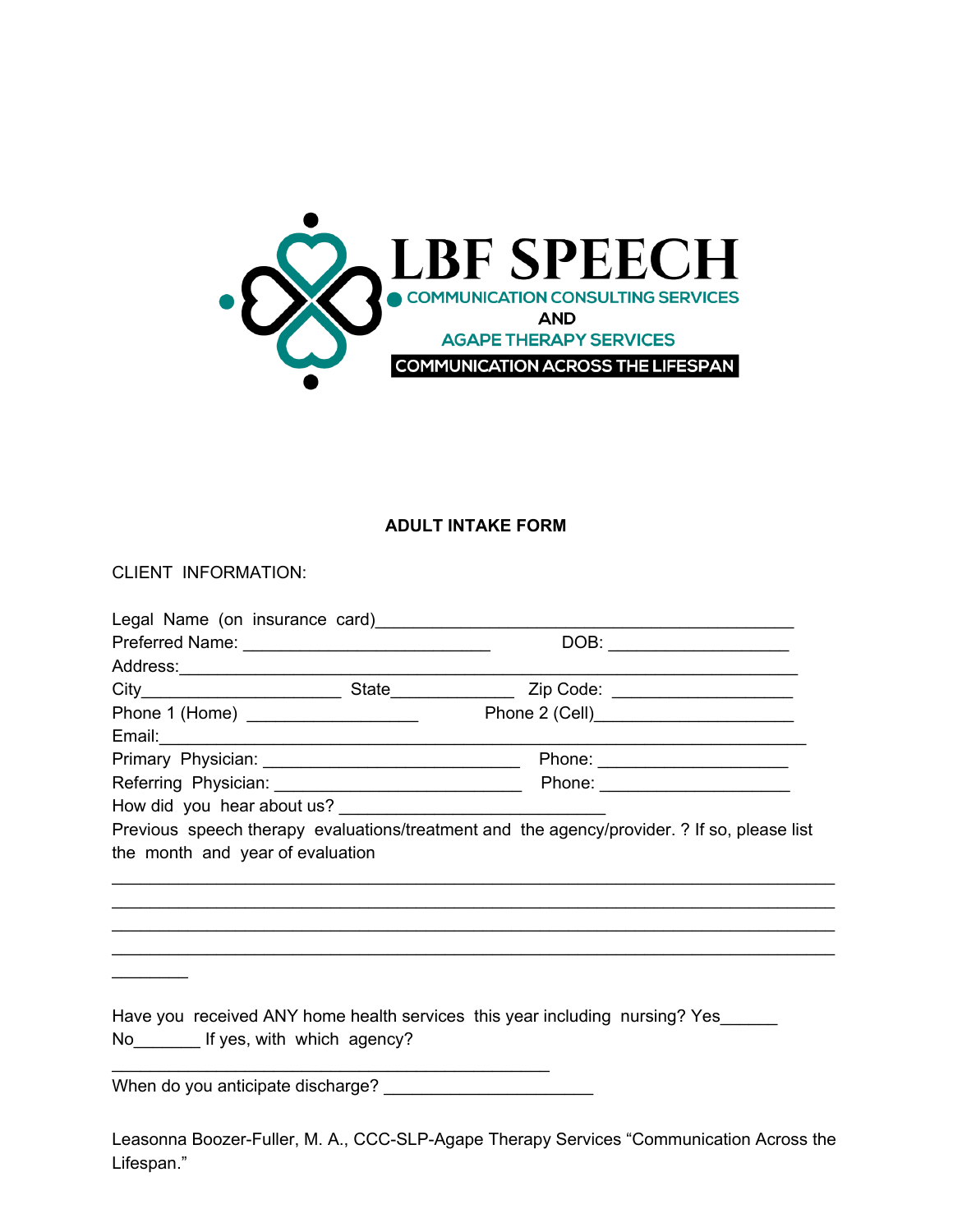

\*Please be advised if you are receiving home health services, insurance will NOT cover outpatient services at the same time. If you do not disclose information regarding home health services and your insurance does not pay, you will be responsible for the balance. What is your chief complaint regarding your speech, language, and/or swallowing skills?

\_\_\_\_\_\_\_\_\_\_\_\_\_\_\_\_\_\_\_\_\_\_\_\_\_\_\_\_\_\_\_\_\_\_\_\_\_\_\_\_\_\_\_\_\_\_\_\_\_\_\_\_\_\_\_\_\_\_\_\_\_\_\_\_\_\_\_\_\_\_\_\_\_\_\_\_ \_\_\_\_\_\_\_\_\_\_\_\_\_\_\_\_\_\_\_\_\_\_\_\_\_\_\_\_\_\_\_\_\_\_\_\_\_\_\_\_\_\_\_\_\_\_\_\_\_\_\_\_\_\_\_\_\_\_\_\_\_\_\_\_\_\_\_\_\_\_\_\_\_\_\_\_ \_\_\_\_\_\_\_\_\_\_\_\_\_\_\_\_\_\_\_\_\_\_\_\_\_\_\_\_\_\_\_\_\_\_\_\_\_\_\_\_\_\_\_\_\_\_\_\_\_\_\_\_\_\_\_\_\_\_\_\_\_\_\_\_\_\_\_\_\_\_\_\_\_\_\_\_ \_\_\_\_\_\_\_\_\_\_\_\_\_\_\_\_\_\_\_\_\_\_\_\_\_\_\_\_\_\_\_\_\_\_\_\_\_\_\_\_\_\_\_\_\_\_\_\_\_\_\_\_\_\_\_\_\_\_\_\_\_\_\_\_\_\_\_\_\_\_\_\_\_\_\_\_ \_\_\_\_\_\_\_\_\_\_\_\_\_\_\_\_\_\_\_\_\_\_\_\_\_\_\_\_\_\_\_\_\_\_\_\_\_\_\_\_\_\_\_\_\_\_\_\_\_\_\_\_\_\_\_\_\_\_\_\_\_\_\_\_\_\_\_\_\_\_\_\_\_\_\_\_ \_\_\_\_\_\_\_\_\_\_\_\_\_\_\_\_\_\_\_\_\_\_\_\_\_\_\_\_\_\_\_\_\_\_\_\_\_\_\_\_\_\_\_\_\_\_\_\_\_\_\_\_\_\_\_\_\_\_\_\_\_\_\_\_\_\_\_\_\_\_\_\_\_\_\_\_ \_\_\_\_\_\_\_\_\_\_\_\_\_\_\_\_\_\_\_\_\_\_\_\_\_\_\_\_\_\_\_\_\_\_\_\_\_\_\_\_\_\_\_\_\_\_\_\_\_\_\_\_\_\_\_\_\_\_\_\_\_\_\_\_\_\_\_\_\_\_\_\_\_\_\_\_ \_\_\_\_\_\_\_\_\_\_\_\_\_\_\_\_\_\_\_\_\_\_\_\_\_\_\_\_\_\_\_\_\_\_\_\_\_\_\_\_\_\_\_\_\_\_\_\_\_\_\_\_\_\_\_\_\_\_\_\_\_\_\_\_\_\_\_\_\_\_\_\_\_\_\_\_ \_\_\_\_\_\_\_\_\_\_\_\_\_\_\_\_\_\_\_\_\_\_\_\_\_\_\_\_\_\_\_\_\_\_\_\_\_\_\_\_\_\_\_\_\_\_\_\_\_\_\_\_\_\_\_\_\_\_\_\_\_\_\_\_\_\_\_\_\_\_\_\_\_\_\_\_

| Who noted the present problem?                                | When? |              |
|---------------------------------------------------------------|-------|--------------|
| Has there been any significant change in the last six months? |       | If so, what? |
|                                                               |       |              |

\_\_\_\_\_\_\_\_\_\_\_\_\_\_\_\_\_\_\_\_\_\_\_\_\_\_\_\_\_\_\_\_\_\_\_\_\_\_\_\_\_\_\_\_\_\_\_\_\_\_\_\_\_\_\_\_\_\_\_\_\_\_\_\_\_\_\_\_\_\_\_\_\_\_\_\_ \_\_\_\_\_\_\_\_\_\_\_\_\_\_\_\_\_\_\_\_\_\_\_\_\_\_\_\_\_\_\_\_\_\_\_\_\_\_\_\_\_\_\_\_\_\_\_\_\_\_\_\_\_\_\_\_\_\_\_\_\_\_\_\_\_\_\_\_\_\_\_\_\_\_\_\_ \_\_\_\_\_\_\_\_\_\_\_\_\_\_\_\_\_\_\_\_\_\_\_\_\_\_\_\_\_\_\_\_\_\_\_\_\_\_\_\_\_\_\_\_\_\_\_\_\_\_\_\_\_\_\_\_\_\_\_\_\_\_\_\_\_\_\_\_\_\_\_\_\_\_\_\_ \_\_\_\_\_\_\_\_\_\_\_\_\_\_\_\_\_\_\_\_\_\_\_\_\_\_\_\_\_\_\_\_\_\_\_\_\_\_\_\_\_\_\_\_\_\_\_\_\_\_\_\_\_\_\_\_\_\_\_\_\_\_\_\_\_\_\_\_\_\_\_\_\_\_\_\_

\_\_\_\_\_\_\_\_\_\_\_\_\_\_\_\_\_\_\_\_\_\_\_\_\_\_\_\_\_\_\_\_\_\_\_\_

 $\overline{\phantom{a}}$  , which is a set of the set of the set of the set of the set of the set of the set of the set of the set of the set of the set of the set of the set of the set of the set of the set of the set of the set of th

MEDICAL HISTORY: Please check if you have had any of the following and if so, when: Seizures \_\_\_\_\_\_ High fevers\_\_\_\_\_\_ Chicken Pox\_\_\_\_\_ Whooping Cough\_\_\_\_\_ Pneumonia \_\_\_\_\_ Aspiration Pneumonia \_\_\_\_\_Tonsillitis\_\_\_\_ Meningitis\_\_\_\_ Encephalitis\_\_\_\_\_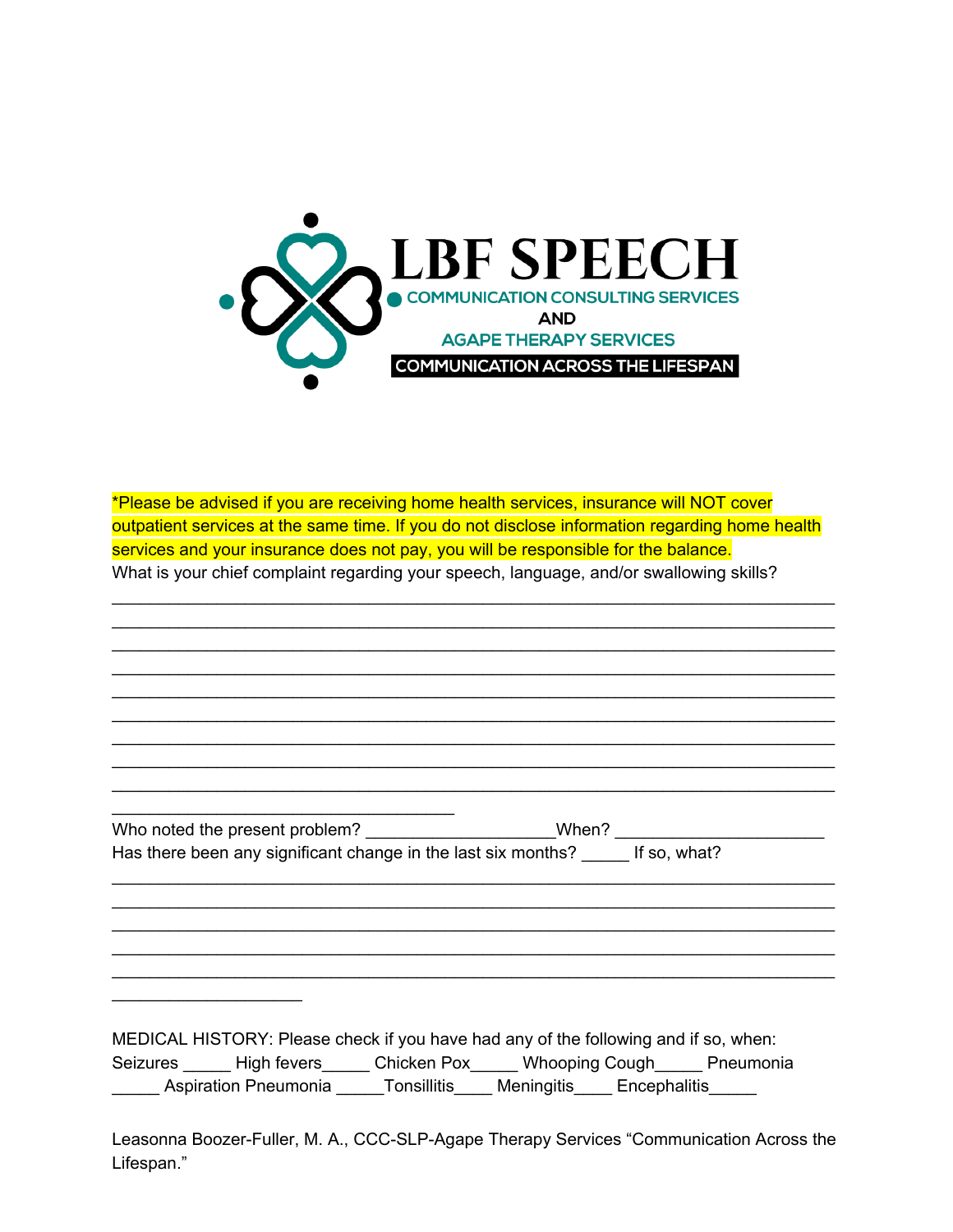

| Thyroid_______ Rheumatic Fever _____ Tuberculosis______ Sinusitis______ Chronic Colds_____<br>Enlarged Glands______ Asthma/COPD_______ CHF______ Throat Cancer _____GERD_____<br>Vocal Cord Paralysis______ Stroke_______ Traumatic Brain Injury_____<br>Explain any checked items here: |
|------------------------------------------------------------------------------------------------------------------------------------------------------------------------------------------------------------------------------------------------------------------------------------------|
|                                                                                                                                                                                                                                                                                          |
|                                                                                                                                                                                                                                                                                          |
|                                                                                                                                                                                                                                                                                          |
| Are immunizations current? Yes_______ No________ Have you traveled outside of the U.S. within<br>CURRENT GENERAL HEALTH: Please indicate Yes or No; if Yes, please describe.                                                                                                             |
| Allergies? Yes_______ No________                                                                                                                                                                                                                                                         |
|                                                                                                                                                                                                                                                                                          |
| Example 2011 Food allergies? Yes ________ No__________                                                                                                                                                                                                                                   |
|                                                                                                                                                                                                                                                                                          |
| Any other serious or recurrent illnesses? Yes No                                                                                                                                                                                                                                         |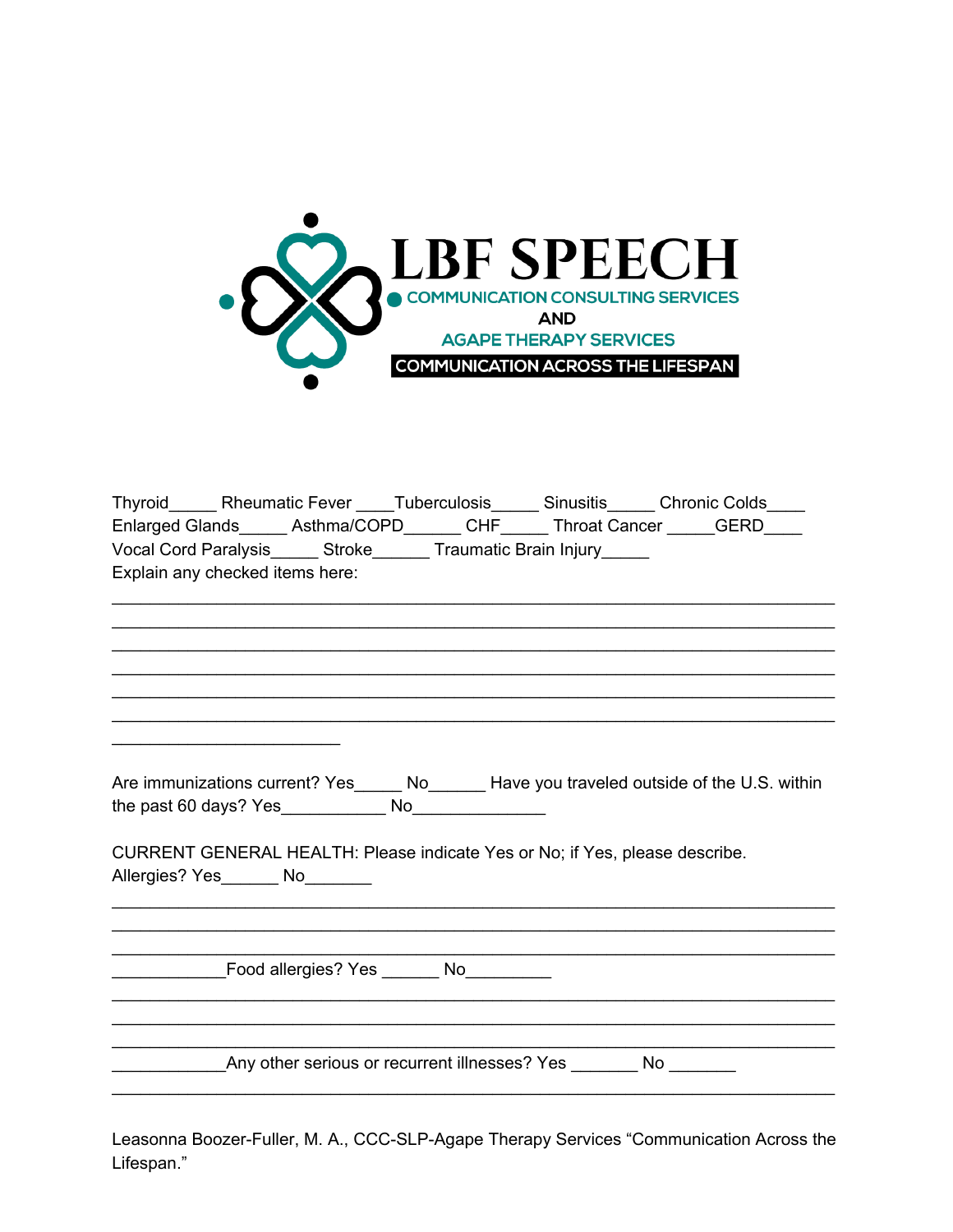

| _________Any surgeries? Yes _____ NO____                                                                                   |
|----------------------------------------------------------------------------------------------------------------------------|
|                                                                                                                            |
|                                                                                                                            |
| Any accidents involving head and/or neck trauma or loss of consciousness? Yes<br>No.                                       |
|                                                                                                                            |
| Any medications? If Yes, please list along with dosage and # taken per day<br>(printed list acceptable)                    |
|                                                                                                                            |
|                                                                                                                            |
| Vision problems? Yes ____No____ If Yes, Past_______ and/or                                                                 |
| Current                                                                                                                    |
| Hearing difficulties: Yes______ No______ Hearing aids: Yes____ No______<br>Dental problems? Yes No If Yes, please explain: |
|                                                                                                                            |
| Dentures: Yes______ No_______ Does your dentures fit well?                                                                 |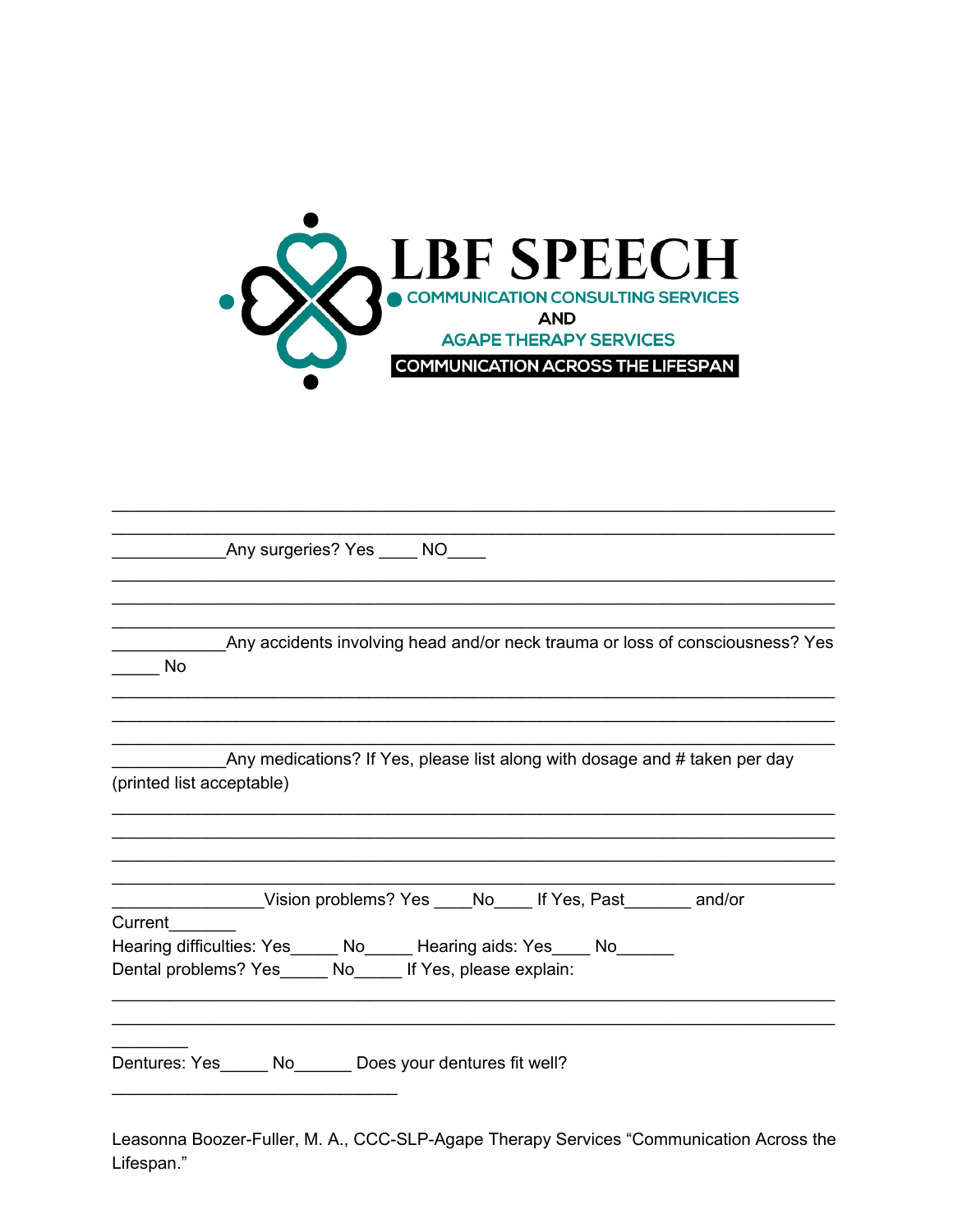

\_\_\_\_\_\_\_\_\_\_\_\_\_\_\_\_\_\_\_\_\_\_\_\_\_\_\_\_\_\_\_\_\_\_\_\_\_\_\_\_\_\_\_\_\_\_\_\_\_\_\_\_\_\_\_\_\_\_\_\_\_\_\_\_\_\_\_\_\_\_\_\_\_\_\_\_ \_\_\_\_\_\_\_\_\_\_\_\_\_\_\_\_\_\_\_\_\_\_\_\_\_\_\_\_\_\_\_\_\_\_\_\_\_\_\_\_\_\_\_\_\_\_\_\_\_\_\_\_\_\_\_\_\_\_\_\_\_\_\_\_\_\_\_\_\_\_\_\_\_\_\_\_

OTHER INFORMATION: What goals would you like to achieve with therapy?

| Anything else you would like us to know?    |                                                                                               |  |
|---------------------------------------------|-----------------------------------------------------------------------------------------------|--|
|                                             |                                                                                               |  |
|                                             |                                                                                               |  |
|                                             |                                                                                               |  |
|                                             |                                                                                               |  |
|                                             |                                                                                               |  |
| CONTACT INFORMATION                         |                                                                                               |  |
|                                             | At times, we may need to contact you for appointment reminders or other concerns. Please      |  |
|                                             | complete only the items below that you authorize as a method of contact. Note: Only one phone |  |
| number and one e-mail address are required. |                                                                                               |  |
|                                             | Home Phone: ______________________________Ok to leave message: Yes________No________          |  |
|                                             | Cell Phone: ______________________________Ok to leave message: Yes________ No________         |  |
|                                             |                                                                                               |  |
|                                             |                                                                                               |  |
|                                             |                                                                                               |  |
|                                             |                                                                                               |  |
| INSURANCE/PAYMENT INFORMATION:              |                                                                                               |  |
| Primary Insured:                            | DOB:                                                                                          |  |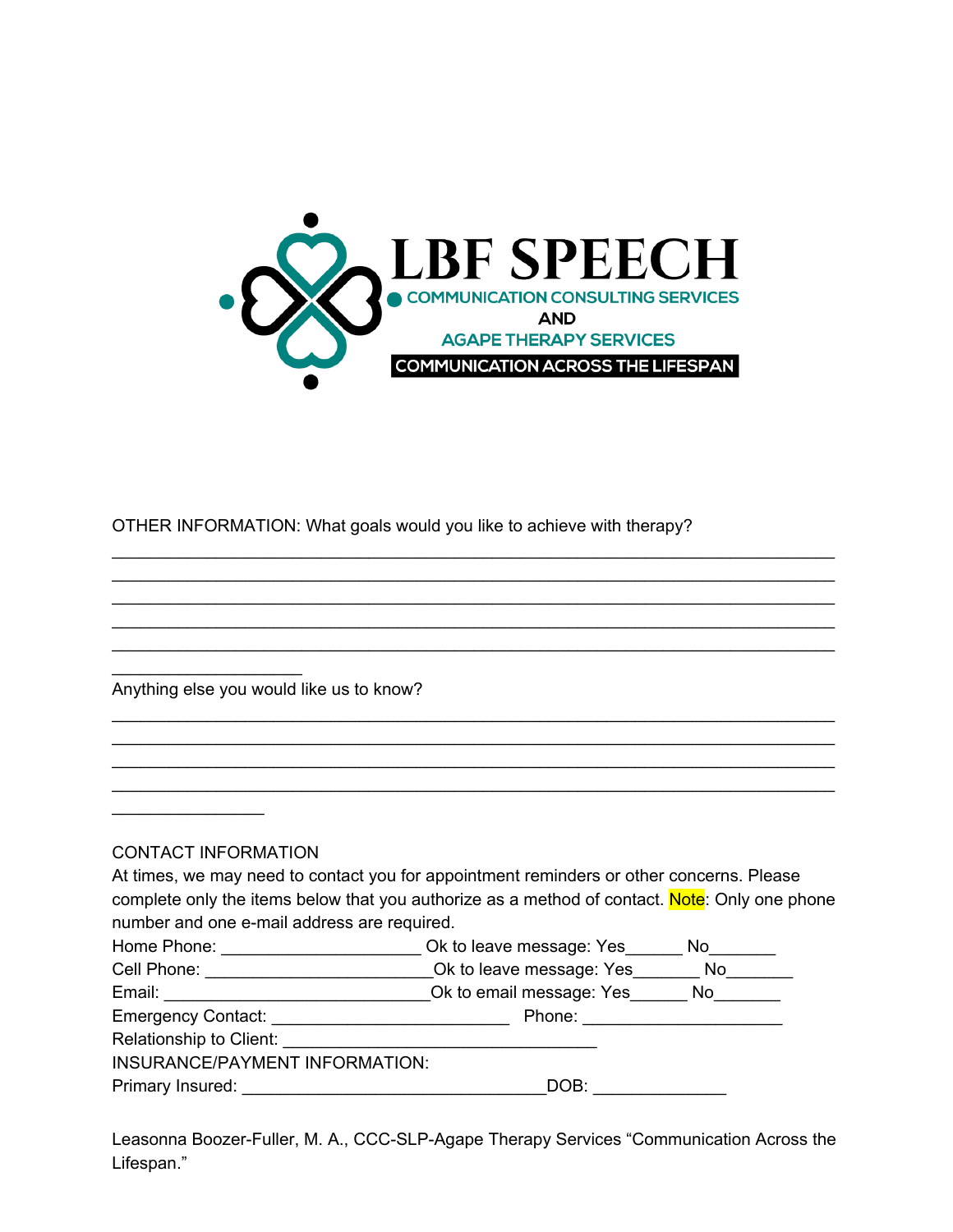

| Phone Number: _________________________ |             |        |
|-----------------------------------------|-------------|--------|
|                                         |             |        |
|                                         |             |        |
|                                         |             |        |
|                                         |             |        |
|                                         | DOB:        |        |
|                                         |             |        |
|                                         |             | State: |
| Policy Group or #:                      | Group $#$ : |        |

PAYMENT POLICY AND AGREEMENT (Private-Pay Clients) Thank you for choosing Speaking of the Matter Therapy Services as your service provider. We are happy to provide therapy services for you and your family. Please indicate the service requested and the method of payment below:

#### **Evaluation Services**

The private pay rate of \$175 for an adult speech-language evaluation will be charged to me. Payment is accepted in the form of cash, check, or debit/credit card. I am also responsible for these payments at the time of my visit.

#### **Therapy Services**

The private pay rate of \$100 per one-hour therapy session will be charged to me. Payment is accepted in the form of cash, check, or debit/credit card. I am also responsible for these payments at the time of my visit.

I AGREE AND ACCEPT THE ABOVE TERMS AND SERVICE AGREEMENTS.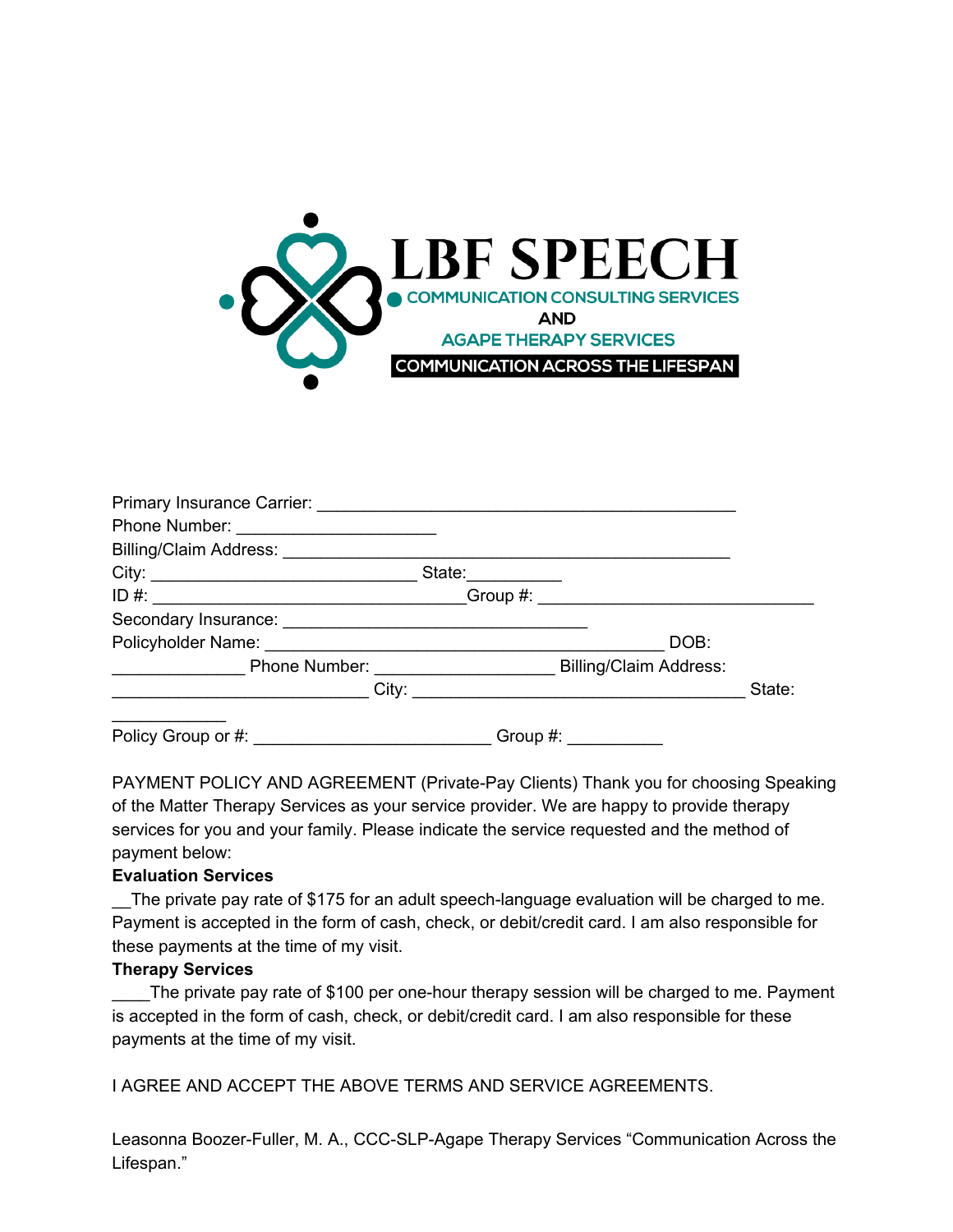

Client/Guardian Signature **Date** Date

Client's Name (please print)

 $\overline{\phantom{a}}$  , and the set of the set of the set of the set of the set of the set of the set of the set of the set of the set of the set of the set of the set of the set of the set of the set of the set of the set of the s

# **ASSIGNMENT OF BENEFITS (Insurance Clients)**

\_\_\_\_\_\_\_\_\_\_\_\_\_\_\_\_\_\_\_\_\_\_\_\_\_\_\_\_\_\_\_\_\_\_\_\_\_ \_\_\_\_\_\_\_\_\_\_\_\_\_\_\_\_\_

**\*As a courtesy, we will verify your insurance benefits. However due to continuous inconsistent information provided by insurance companies, verification is NOT a guarantee of payment. Payment is ultimately the responsibility of the patient/guarantor. \***

I, **EXECUTE:** I, authorize the release of any payment and medical information necessary to process myself or my family member's insurance claim and related claims. I hereby authorize payment directly to LBF Speech Communication Consulting Services, PLLC of the insurance benefits otherwise payable to me for all professional services.

| Signature of Policyholder:                                                                         |          |        |  |
|----------------------------------------------------------------------------------------------------|----------|--------|--|
|                                                                                                    |          | Date:  |  |
| PARTY RESPONSIBLE FOR PAYMENT                                                                      |          |        |  |
| Name:<br>the control of the control of the control of the control of the control of the control of |          | DOB:   |  |
|                                                                                                    |          |        |  |
| Address                                                                                            |          | Phone: |  |
|                                                                                                    | Employer |        |  |
| Name:                                                                                              |          | Phone: |  |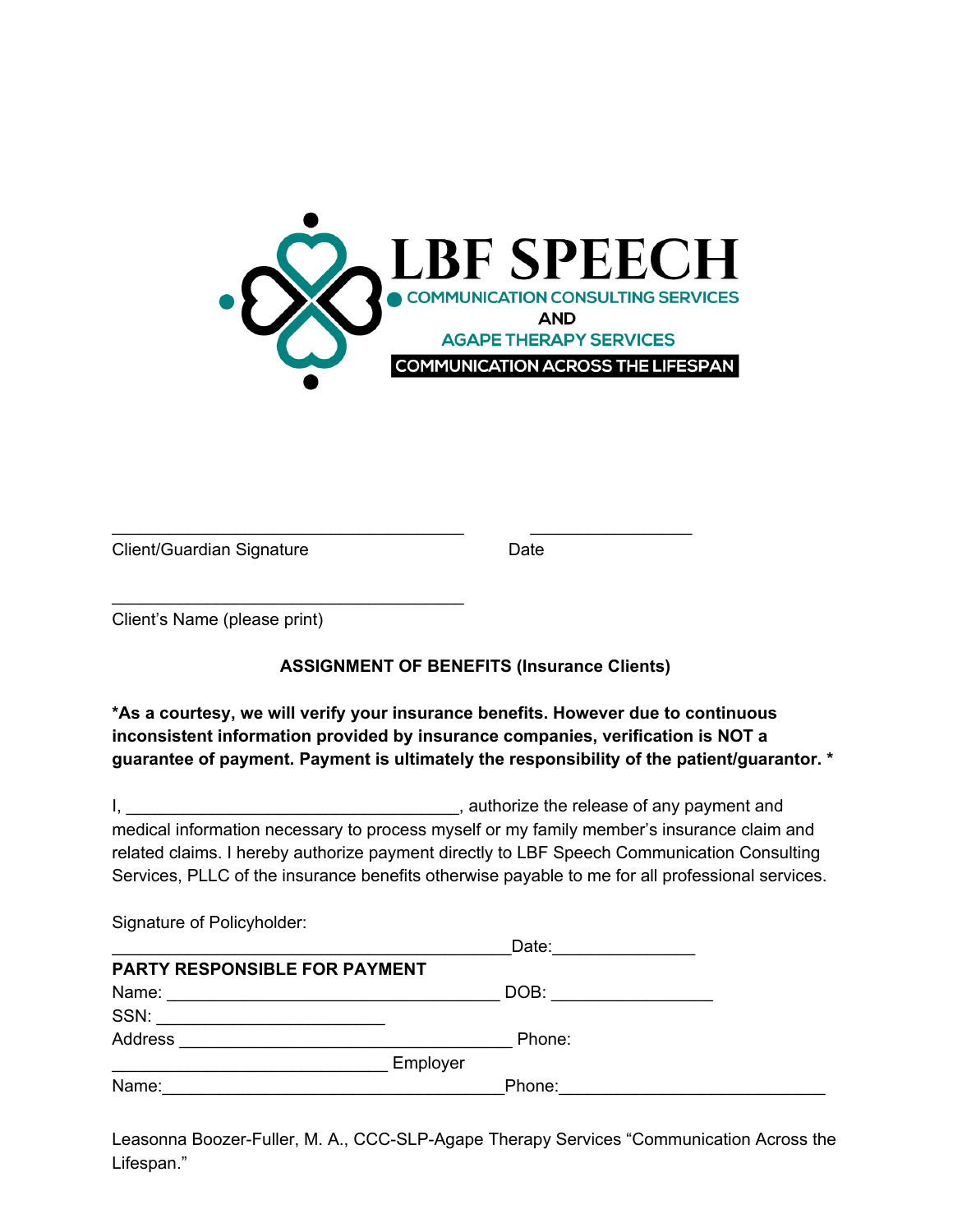

Employer Address:

\_\_\_\_\_\_I have read and understand the payment policy. (Please Initial)

# **PHOTOCOPY AUTHORIZATION**

\_\_\_\_\_\_\_\_\_\_\_\_\_\_\_\_\_\_\_

 $\mathcal{L}_\text{max}$  , where  $\mathcal{L}_\text{max}$ 

I permit a photocopy of this consent form as if it were an original executed consent.

\_\_\_\_\_\_\_\_\_\_\_\_\_\_\_\_\_\_\_\_\_\_\_\_\_\_\_\_\_\_\_\_\_\_\_\_\_\_\_\_\_\_\_\_\_\_\_\_\_\_\_\_\_\_\_\_\_\_\_\_\_\_\_\_\_\_\_

Name of Client (Printed): \_\_\_\_\_\_\_\_\_\_\_\_\_\_\_\_\_\_\_\_\_\_\_\_\_\_\_\_\_\_\_ Date:

By signing below, you are attesting to the accuracy of the above statements including all consents and authorizations implied therein. A copy of this agreement is available upon request.

| Client Signature: |  |
|-------------------|--|
| Date              |  |

Legal Guardian (if applicable) Signature: \_\_\_\_\_\_\_\_\_\_\_\_\_\_\_\_\_\_\_\_\_\_\_\_\_\_\_\_\_\_\_\_Date: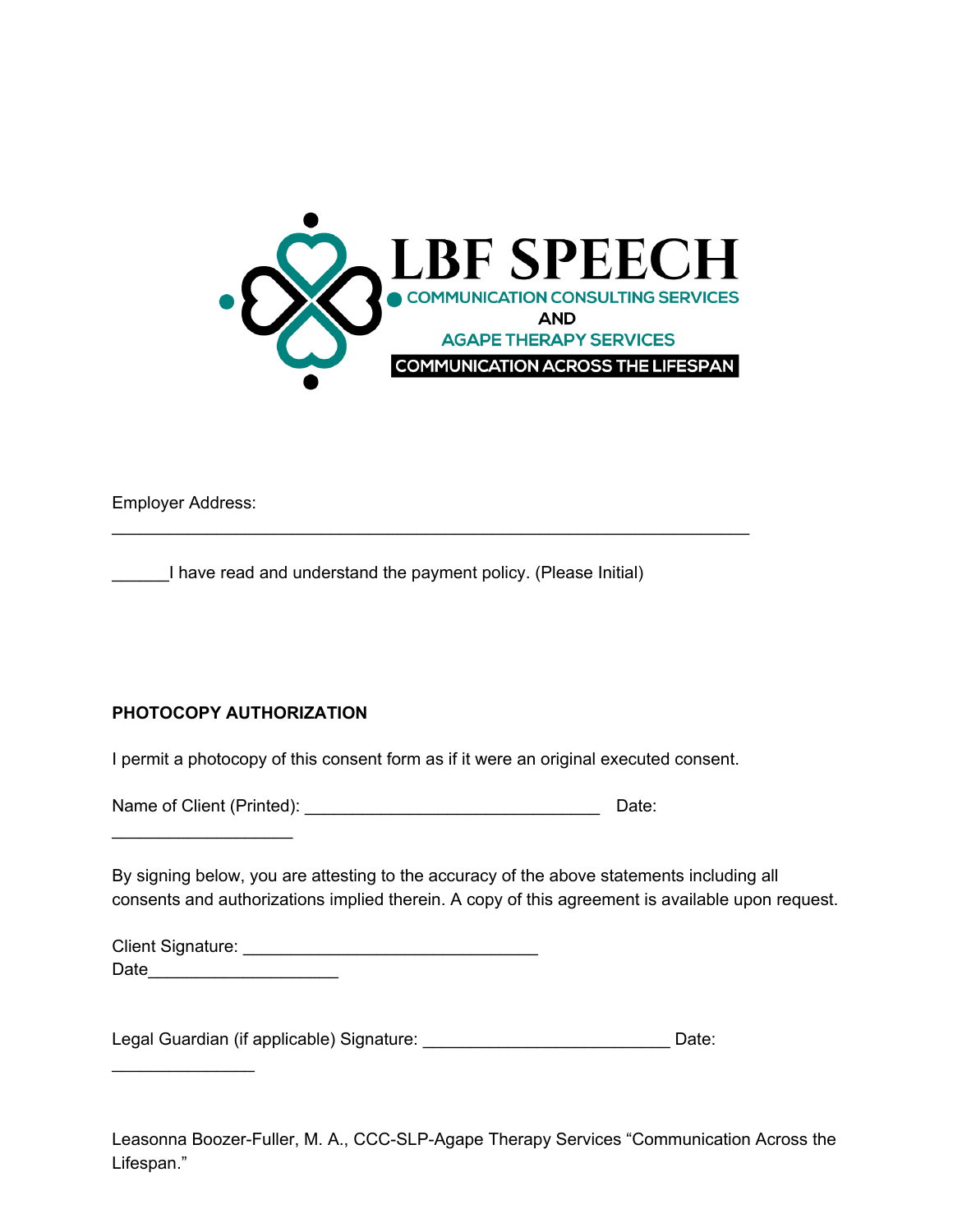

# **ATTENDANCE POLICY**

Agape Therapy Services strives to ensure each client receives the services that best fit his/her needs and that progress is being made in therapy. Regular attendance at therapy sessions is imperative in achieving this goal. Therefore, Agape Therapy Services has the following policies regarding attendance:

I understand that a \$40.00 fee may be charged for "no shows" and for cancellations made less than 24 hours before a scheduled appointment. I will receive notification of this fee via e-mail. If this fee is not paid in full within seven (7) days, my services will be put on hold until payment is received. I understand that this fee is not billable to any funding source and that this fee must be paid in order to continue services. \_\_\_\_\_ **Initials**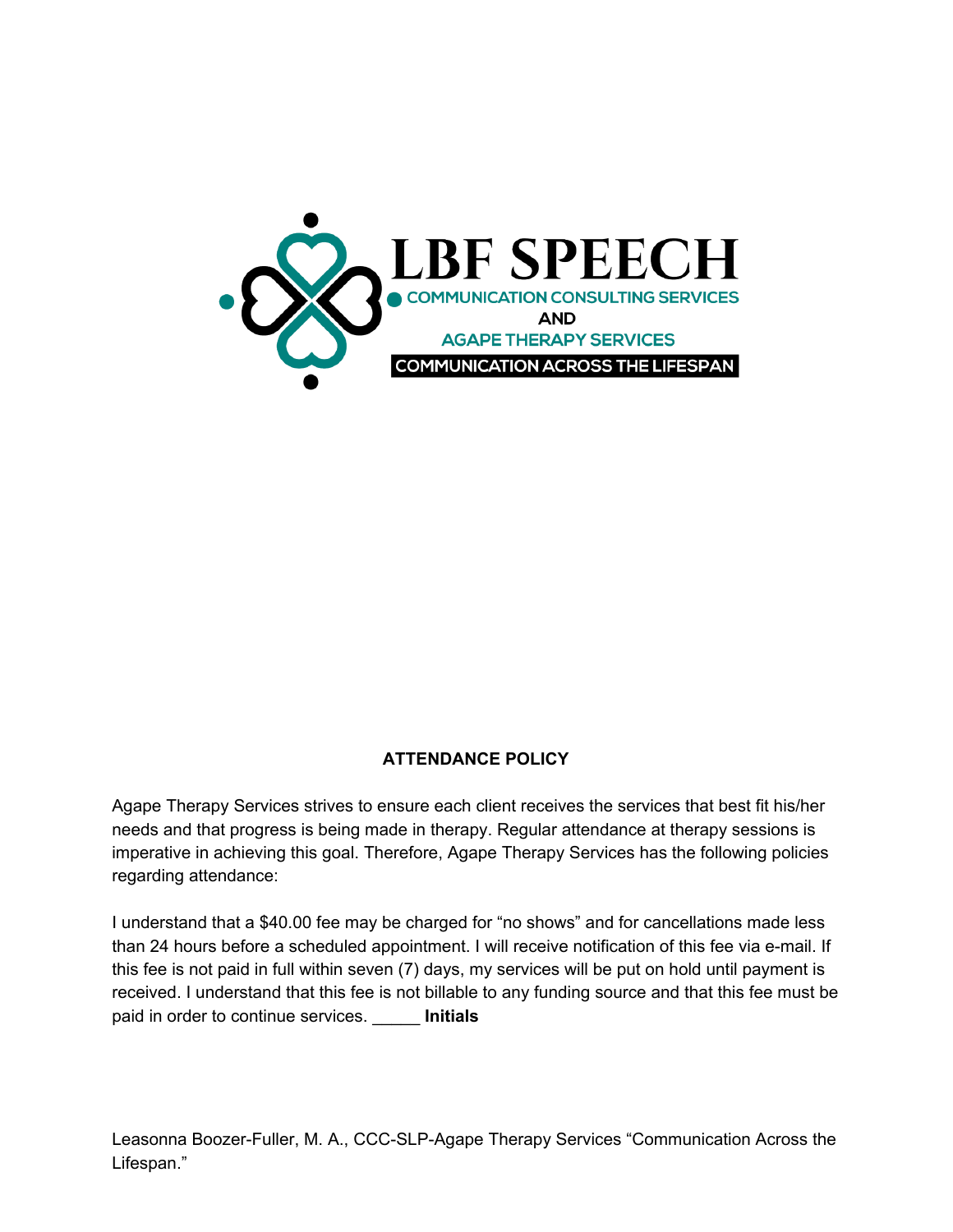

I understand that if I miss three (3) consecutive sessions (with the exception of serious illnesses or emergencies), I will be notified that I am in jeopardy of losing my appointment slot, and it may be given to someone else. \_\_\_\_\_**Initials**

I understand that if I miss a total of three (3) consecutive or non-consecutive sessions without calling 24 hours in advance to cancel the sessions (with the exception of serious illnesses or emergencies), I will be removed from my scheduled appointment slot and charged with cancellation fees for those sessions.

I understand that if I plan to go on a vacation and will be absent for two (2) or more weeks, I must notify the therapist at least a week in advance so that efforts can be made to reschedule my appointments. \_\_\_\_\_**Initials**

I understand if I am late to an appointment, the session will need to conclude at the usual time to allow the therapist to remain on schedule. If the therapist is running late for any reason, I will be given my full session time. Our staff regrets any inconvenience to our personal schedule, and we will make our best efforts to maintain timeliness. \_\_\_\_\_**Initials**

It is the responsibility of the client and the therapist to be respectful of health concerns. Clients who are sick should not be seen for therapy and therapists who are sick will not provide services to avoid spreading illness. If you are showing symptoms of illness on the day of an appointment or has exhibited vomiting and/or fever within the last 24 hours, please contact our office as soon as possible. Should the therapist become ill, you will be contacted to reschedule the appointment. \_\_\_\_\_**Initials**

Agape Therapy Services reserves the right to cancel or reschedule appointments in the event of inclement weather. Our goal is to keep our therapists safe on the roads. Many clients keep the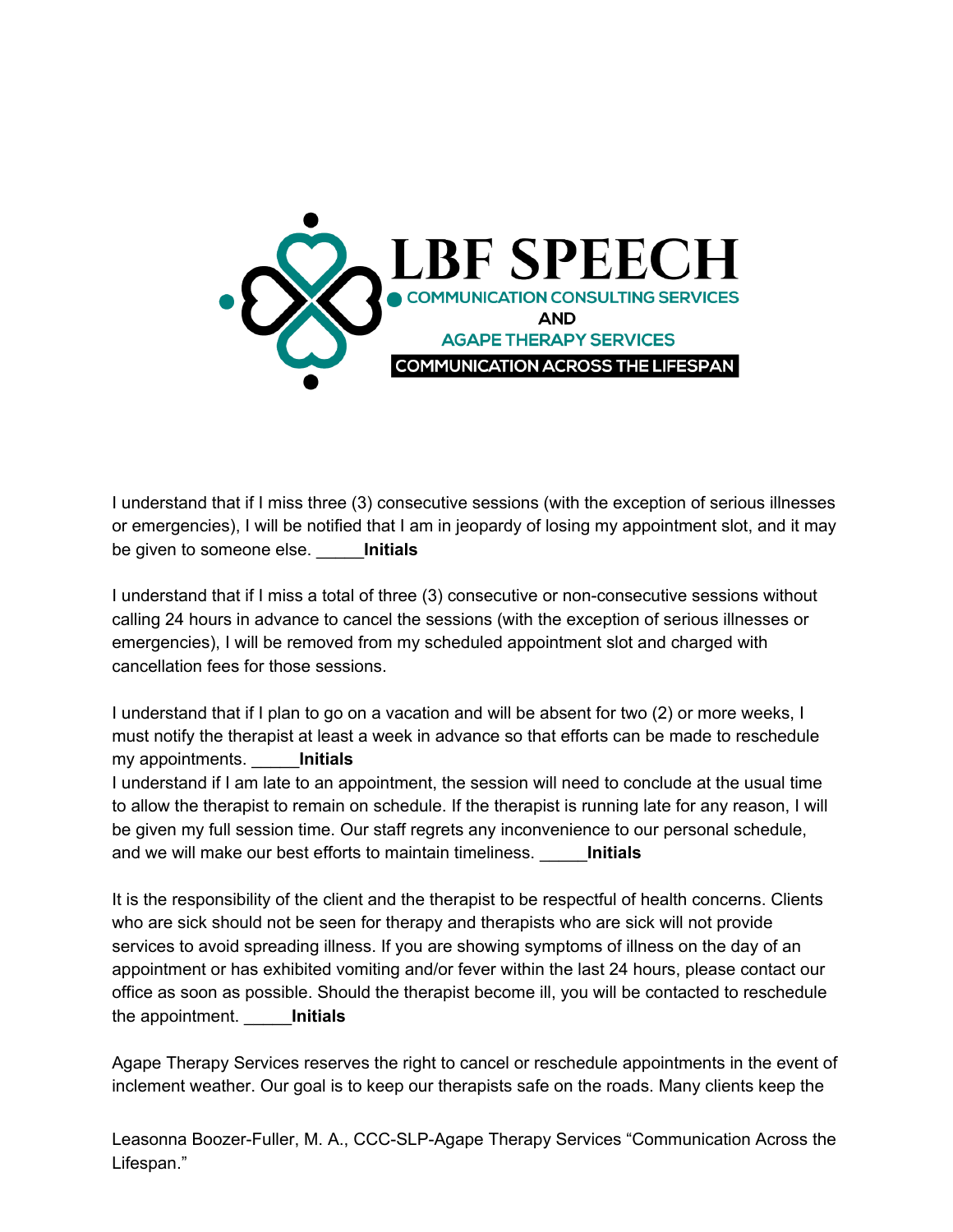

same appointment time each week, in which case it is understood that you will be seen at the same time on the following week. \_\_\_\_\_**Initials**

\_\_\_\_\_\_\_\_\_\_\_\_\_\_\_\_\_\_\_\_\_\_\_\_\_\_\_\_\_\_\_\_\_\_\_\_\_\_\_\_\_\_\_\_\_\_\_\_\_\_\_ \_\_\_\_\_\_\_\_\_\_\_\_\_\_\_\_

Client/Guardian Signature **Date** Date **Date** Date

Client's Name (please print)

\_\_\_\_\_\_\_\_\_\_\_\_\_\_\_\_\_\_\_\_\_\_\_\_\_\_\_

## **AUTHORIZATION FOR RELEASE AND EXCHANGE OF INFORMATION**

I hereby request and authorize the release and exchange of any relevant written or verbal medical, social, psychological, and/or test information you may have pertaining to:

Client Name **Date of Birth** Legal Representative

The disclosure of this information is requested for the following purpose(s):

\_\_\_\_\_\_\_\_\_\_\_\_\_\_\_\_\_\_\_\_\_\_\_\_\_\_\_\_\_\_\_\_\_\_\_\_\_\_\_\_\_\_\_\_\_\_\_\_\_\_\_

 $\_$  ,  $\_$  ,  $\_$  ,  $\_$  ,  $\_$  ,  $\_$  ,  $\_$  ,  $\_$  ,  $\_$  ,  $\_$  ,  $\_$  ,  $\_$  ,  $\_$  ,  $\_$  ,  $\_$  ,  $\_$  ,  $\_$  ,  $\_$ 

 $\mathcal{L}$ 

Release To: The Contract of the Release From: Release From:

Leasonna Boozer-Fuller, M. A., CCC-SLP-Agape Therapy Services "Communication Across the Lifespan."

\_\_\_\_\_\_\_\_\_\_\_\_\_\_\_\_\_\_\_\_\_\_\_\_\_\_\_\_\_\_\_\_\_\_\_\_\_\_\_\_\_\_\_\_\_\_\_\_\_\_\_\_\_\_\_\_\_\_\_\_\_\_\_\_\_\_\_\_\_\_\_\_\_\_\_\_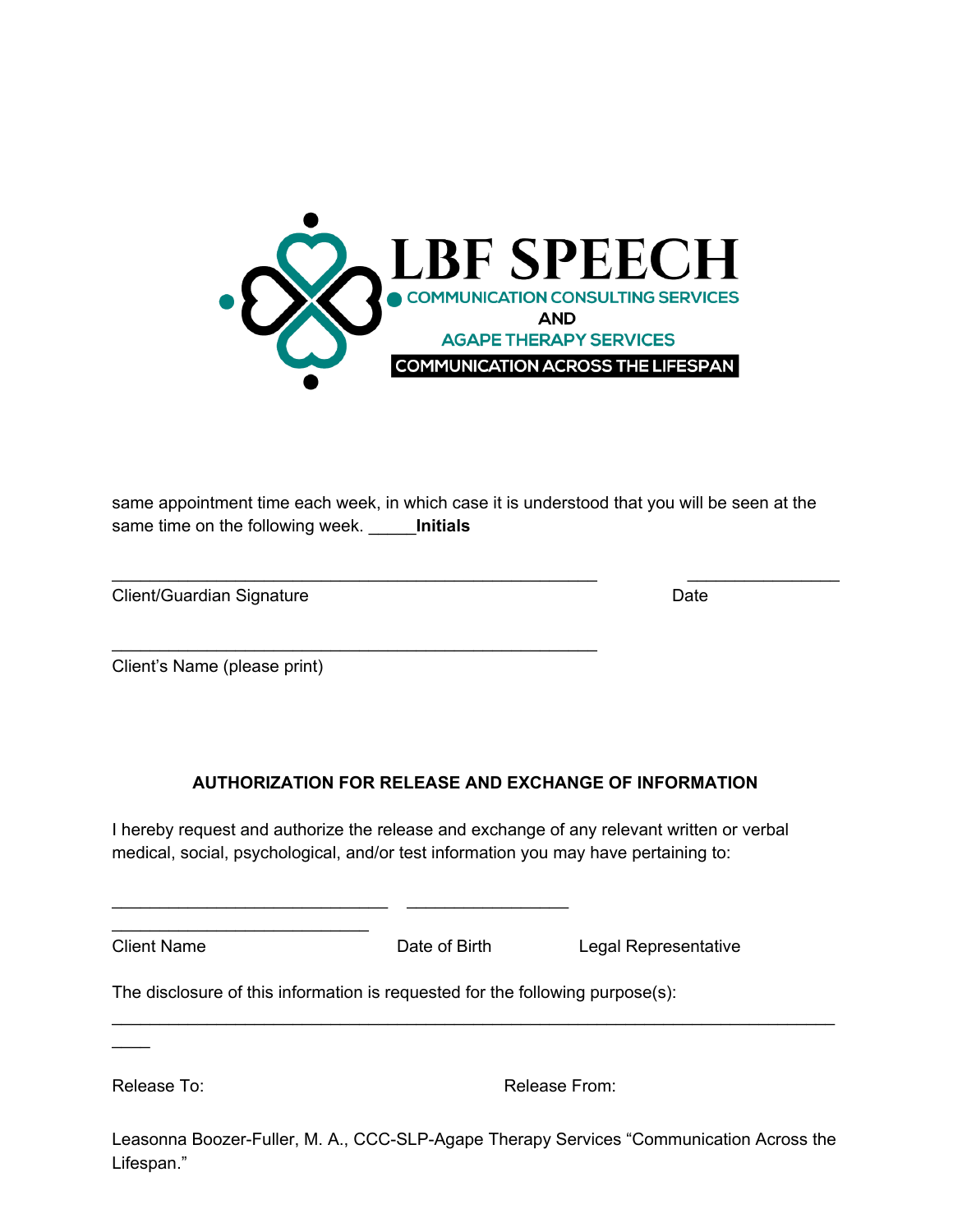

| Agency Name: ______________________________ |                                        |  |
|---------------------------------------------|----------------------------------------|--|
| Attention: _________________________        | Attention: ___________________________ |  |
|                                             | <b>Street</b>                          |  |
| Address:                                    |                                        |  |
| Phone:                                      | Phone:                                 |  |

I understand that this consent is valid for one year from the date of signing and that I may revoke this consent at any time, by notification in writing to either of the named agencies. This revocation shall apply to both agencies except to the extent of action that has already been taken. I further release the agencies/persons and their associates from any liability arising from the release of this information or records to such designated persons or agencies.

| Client/Legal Representative | Signature/Relationship | Date |
|-----------------------------|------------------------|------|
|                             | <b>MEDIA CONSENT</b>   |      |

Dear Clients,

We are updating our website and would like to include photos of our current clients while they are engaged in therapy sessions. Please read and sign below to grant LBF Speech Communication Consulting Services,PLLC the right to use photos of you for educational, therapeutic, or promotional reasons. I hereby grant full permission to LBF Speech Communication Consulting Services,PLLC to use my photograph in the following publication or advertising materials (printed or electronic, please circle):

• Website

• Posters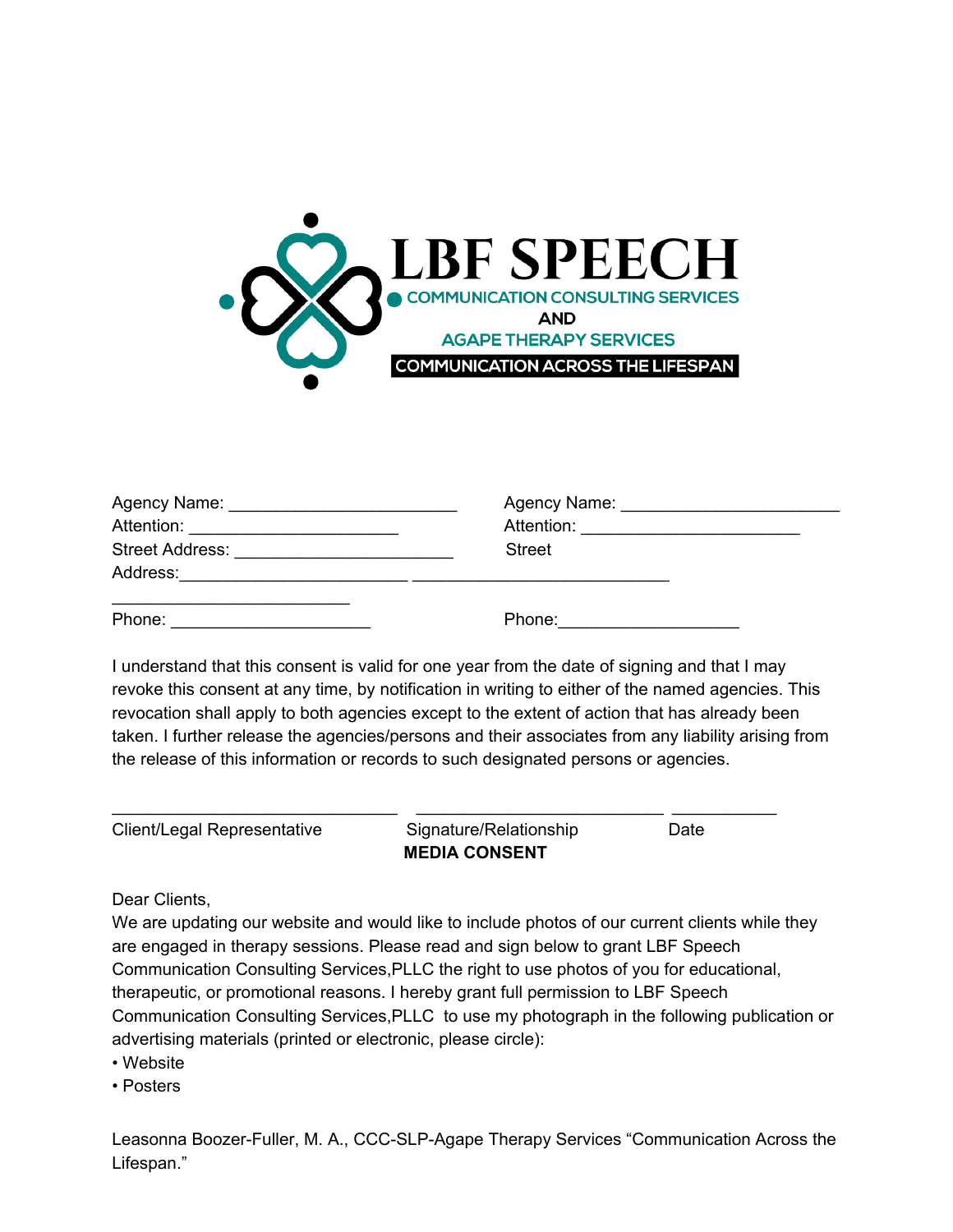

- Brochure
- In-house educational purposes
- Interdisciplinary Collaboration/Educational Purposes
- Any and all
- None

Client's Name Date

Authorizing Guardian's Name (Please Print) Relationship to Client \_\_\_\_\_\_\_\_\_\_\_\_\_\_\_\_\_\_\_\_\_\_\_\_\_\_\_\_\_\_\_\_\_\_\_

\_\_\_\_\_\_\_\_\_\_\_\_\_\_\_\_\_\_\_\_\_\_\_\_\_\_\_\_\_\_\_\_\_\_\_

Phone Number

Authorizing Signature

### **THERAPY AGREEMENTS**

\_\_\_\_\_\_\_\_\_\_\_\_\_\_\_\_\_\_\_\_\_\_\_\_\_\_\_\_\_\_\_\_\_\_\_ \_\_\_\_\_\_\_\_\_\_\_\_\_\_\_\_\_

\_\_\_\_\_\_\_\_\_\_\_\_\_\_\_\_\_\_\_\_\_\_\_\_\_\_\_\_\_\_\_\_\_\_\_\_\_\_\_\_\_ \_\_\_\_\_\_\_\_\_\_\_\_\_\_\_\_\_

Therapy Sessions Therapy sessions are 30-60 minutes in length for all clients. If applicable and/or appropriate, caregivers will be called into room to speak with the clinician about the client's progress and homework during the last 5-10 minutes of the session. This is an important part of the treatment session as the client's progress is contingent upon the practice and carry-over that occurs in the home setting.

#### \_\_\_\_\_**Initials**

If you have specific questions, issues, or concerns that you would like to address, please let the clinician know at the beginning of the session, so that the proper amount of time can be allotted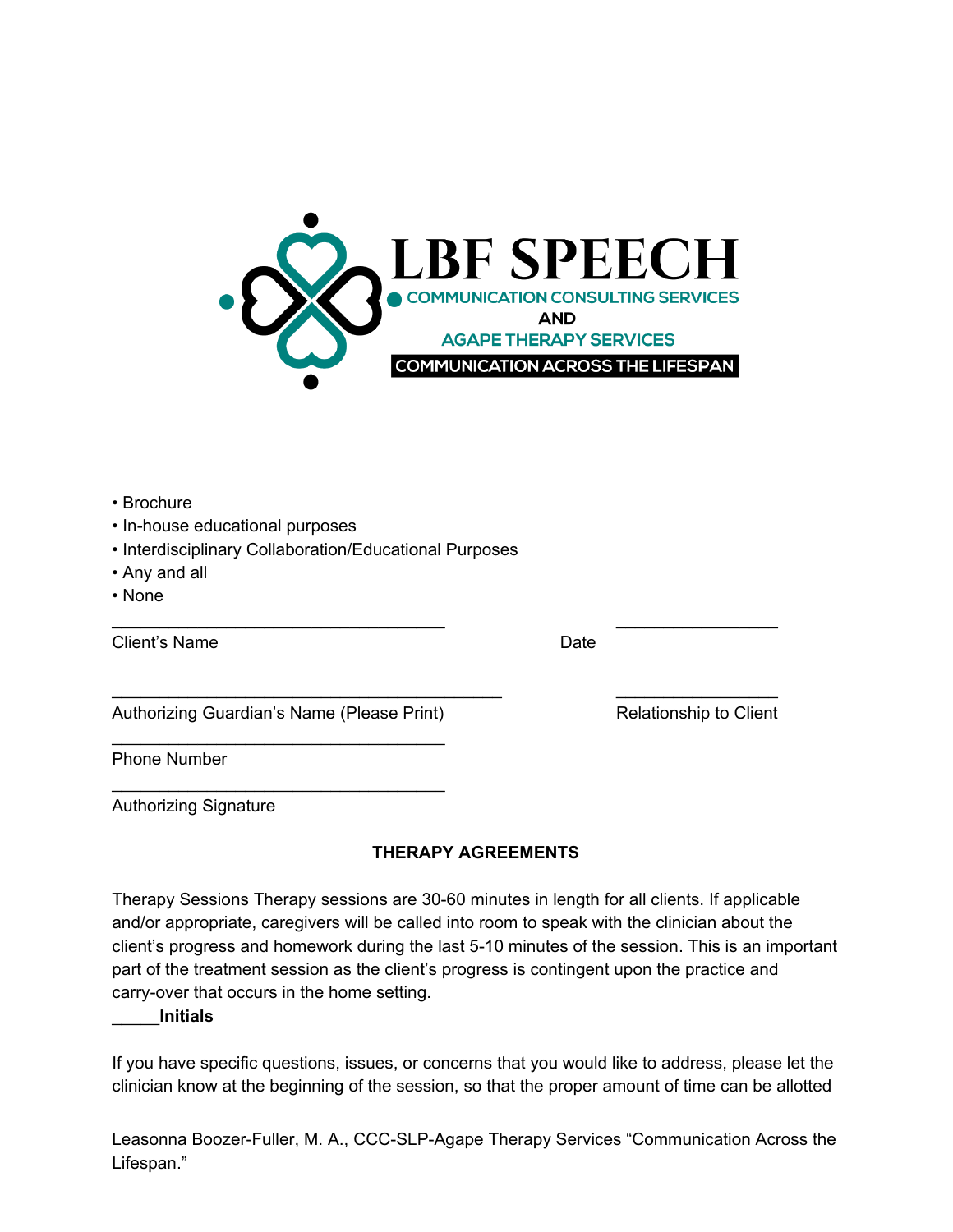

to speak with you. If you do not notify the clinician at the start of the session that you are requesting additional time for questions, the clinician will have to address your questions at the next session. The clinician appreciates your understanding and compliance in helping us maintain timeliness for all of our scheduled appointments. \_\_\_\_\_**Initials**

Termination of Therapy The following reasons may be a cause to terminate our client contract: • Behavior of a client (e.g., refusing to engage in therapy, refusing to follow directions or recommendations, verbal abuse, etc.). We anticipate and understand that all clients have "bad days,"; however, if the behavior is on-going, we may recommend a change in clinician. If the behaviors continue to persist after that point despite a variety of strategies implemented by the clinician(s), you will be referred to another facility

- Behavior of a caregiver
- Non-compliance with our attendance policy

• Repeatedly not paying your account balance. You will receive a warning when there is an outstanding account balance with multiple payments due. If we do not receive your payment within 7 days upon receipt of that warning, therapy will be placed on hold until payments are rendered in full. You may lose your appointment slot and be placed on a waiting list at that time. Continued non-payments will result in termination of services.

• Engaging in behavior that breaches trust such as withholding pertinent information about the case history or asking us to alter our data or diagnosis.

If you need to terminate therapy for any reason, we ask that you give us written notice a minimum of two (2) sessions in advance. This will allow us adequate time to wrap-up therapy and complete a consultation with you. A therapy termination form will be provided for you to complete. \_\_\_\_\_**Initials**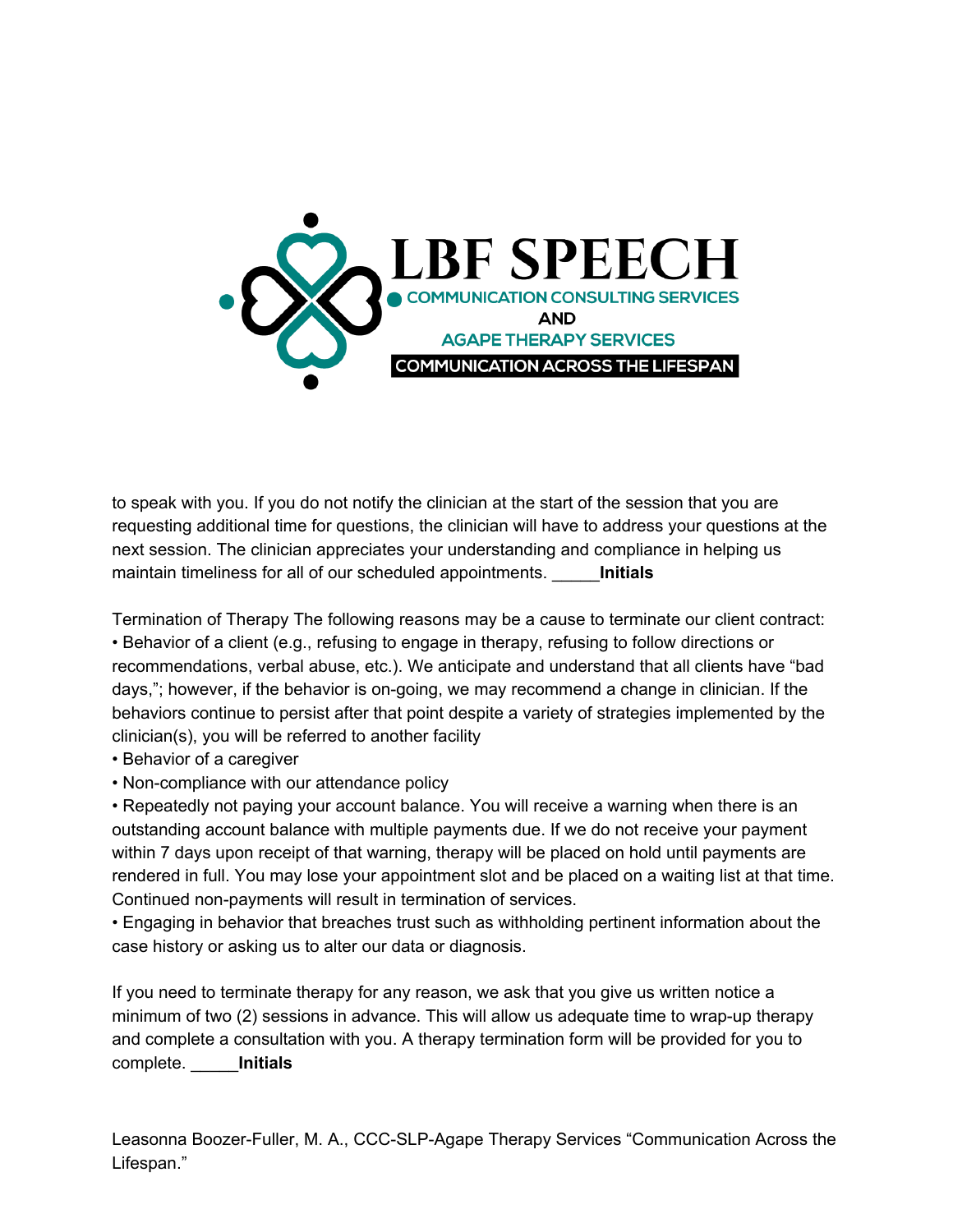

LBF Speech Communication Consulting Services,PLLC reserves the right to cancel or amend this contract, or any part therein without negating the remainder of the contract. Clients will be notified, in writing, of any changes or cancellation of this contract. \_\_\_\_\_**Initials**

I have read and accept the terms of this contract.

| Signed this     | day of |                                       |                           |  |
|-----------------|--------|---------------------------------------|---------------------------|--|
|                 | (day)  | (month)                               | (year)                    |  |
|                 |        | Leasonna Boozer-Fuller, M.A., CCC-SLP | Client/Guardian Signature |  |
| Client/Guardian |        | Owner, Speech-Language Pathologist    |                           |  |

# **INFORMED CONSENT FOR SPEECH-LANGUAGE THERAPY**

I, \_\_\_\_\_\_\_\_\_\_\_\_\_\_\_\_\_\_\_\_\_\_\_\_\_\_\_\_\_\_\_\_, the client hereby request and consent to LBF Speech Communication Consulting Services, PLLC to perform a screening and/or an evaluation and treat my disorder as prescribed by a physician and/or recommended by a speech-language pathologist.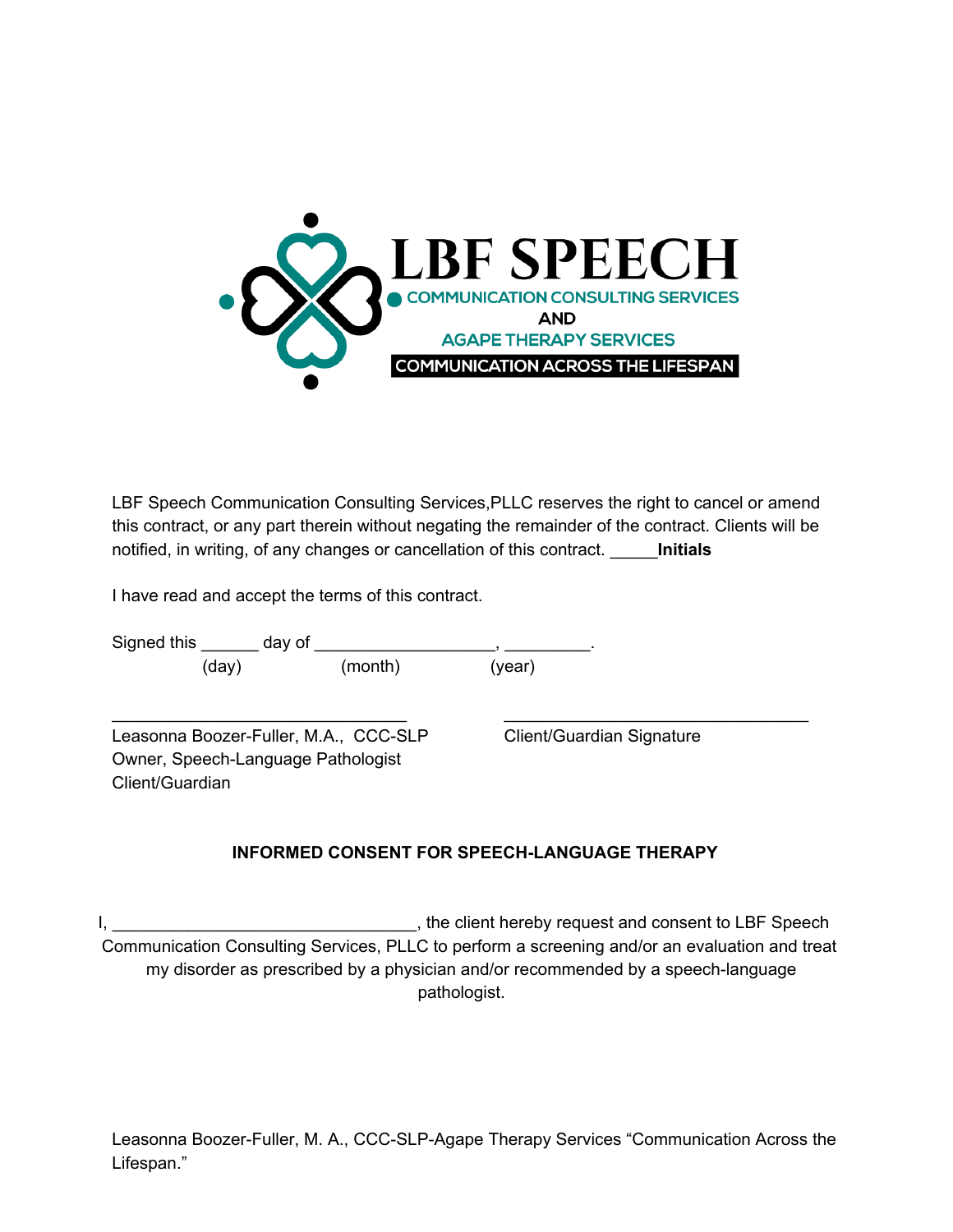

I understand and I am informed that, as in the practice of medicine, speech, language, and feeding/swallowing therapy may have some risks. I understand that I have the right to ask about these risks and have any questions answered about my condition, prior to treatment.

I have carefully read and fully understand this Informed Consent Form and have had the opportunity to discuss it with the treating therapist.

I consent and authorize LBF Speech Communication Consulting Services, PLLC to administer treatment under the direction and supervision of a certified speech-language pathologist.

Signature of Client **Date** 

# **CLIENT NOTIFICATION OF PRIVACY POLICIES (HIPAA Authorization)**

This notice describes how medical information about you may be used and disclosed and how you can get access to this information. Speaking of the Matter Therapy Services, LLC is dedicated to ensuring the privacy of your speech-language evaluation results and the course of therapy treatment. In serving our patients, we create records regarding treatment and services that are provided in order to have accurate information and to ensure the appropriateness and efficiency of treatment services. Federal law requires us to strictly protect any personally identifying information of yours. This notice

\_\_\_\_\_\_\_\_\_\_\_\_\_\_\_\_\_\_\_\_\_\_\_\_\_\_\_\_\_\_\_\_\_\_ \_\_\_\_\_\_\_\_\_\_\_\_\_\_\_\_\_\_\_\_\_\_\_\_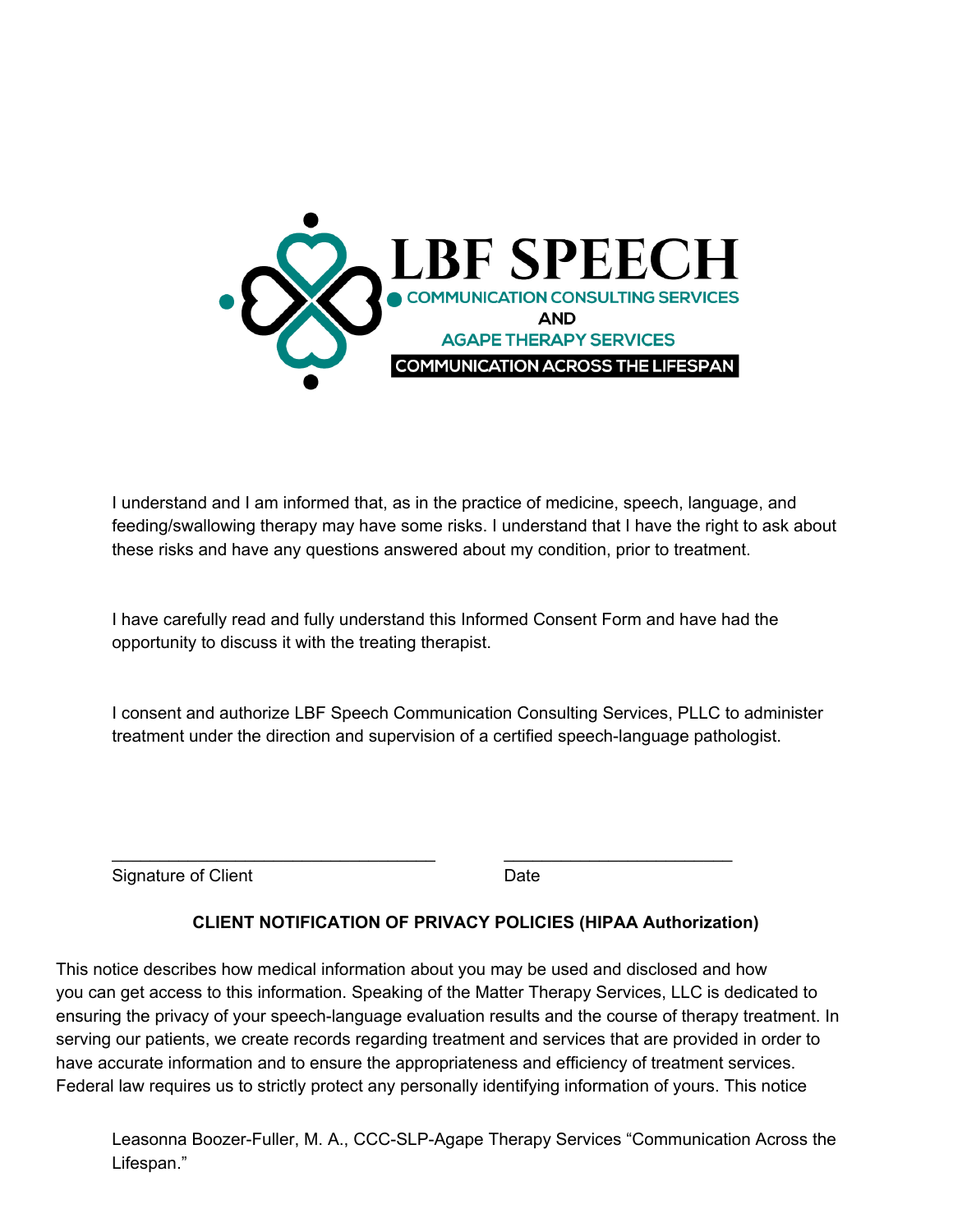

discloses our policies regarding the storage, use, and sharing of confidential patient information. PLEASE REVIEW THIS NOTICE CAREFULLY.

LBF Speech Communication Consulting Services, PLLC is required by law to keep your health information safe. This information may include:

- · Notes from your doctor, teacher, or other health care provider
- · Your medical history
- · Your test results
- · Treatment notes
- · Insurance information

A government rule requires that you get a copy of this privacy notice. This rule is called the Health Insurance Portability and Accountability Act, or HIPPA for short. We will ask you to sign a paper acknowledging that you have been given this notice.

## **How Your Health Information May Be Used or Shared**

We may use or share your health information for the following purposes:

1. **Treatment**: We may share your information with doctors or other health care providers who care for you. For example, if your doctor orders speech therapy, we will share the results of our treatment with that doctor.

2. **Payment**: We may use and share information about the treatment you receive with your insurance company or other payer to receive payment for therapy services. This may include sharing important medical information. We may share your information to: a) Receive the insurance company's permission to start treatment b) Receive permission for more treatment c) Receive compensation for the treatment you receive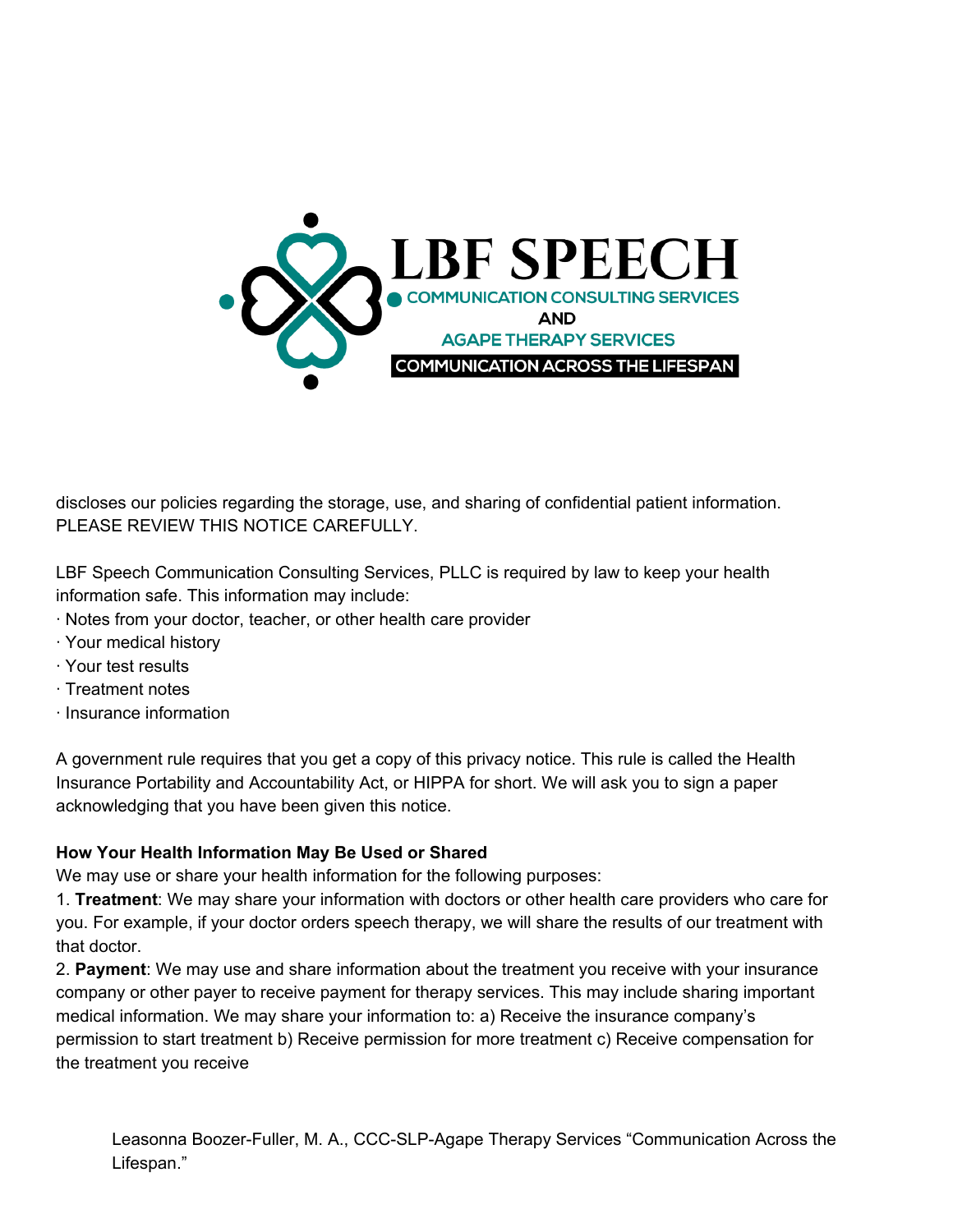

Your health information may be used or shared without your permission for the following:

· **Abuse and Neglect**: We may share your health information with government agencies when there is evidence of abuse, neglect, or domestic violence.

· **As Required by Law:** We will share your information when we are told to by federal, state or local law. We will also share information if we are asked by the police or courts.

· **Government Functions**: Your information may be shared for national security or military purposes. If you are a veteran, your information may be shared with the Office of Veteran's Affairs.

· **Information About a Person Who Has Died**: We may share information with the coroner, medical examiner, or a funeral director, as needed.

· **Health-Related Benefits and Services**: We may use your information to let you know of other services that might be of interest to you.

· **Public Health Risks**: We may report information to public health agencies as required by law. This may be done to help prevent disease, injury, or disability. It may also be done to report medical device safety issues to the Food and Drug Administration and to report diseases and infections.

· **Regulatory Oversight**: We may use or share your information to report to agencies overseeing health care. This may include sharing information for audits, licensure, and inspections.

· **Threats to Health and Safety**: Your health information may be shared if it is believed that it will prevent a threat to your health and safety or the health and safety of others.

### **When Your Permission is Needed to Use or Share Your Health Information**

You must give us your permission to use or share your health information for any situation that is not listed on this notice. You will be asked to sign a form, called an authorization, to allow us to share your information. You are allowed to take back this authorization, called revoking authorization, at any time. We will not be able to get the information back that we shared with your permission.

### **Your Privacy Rights**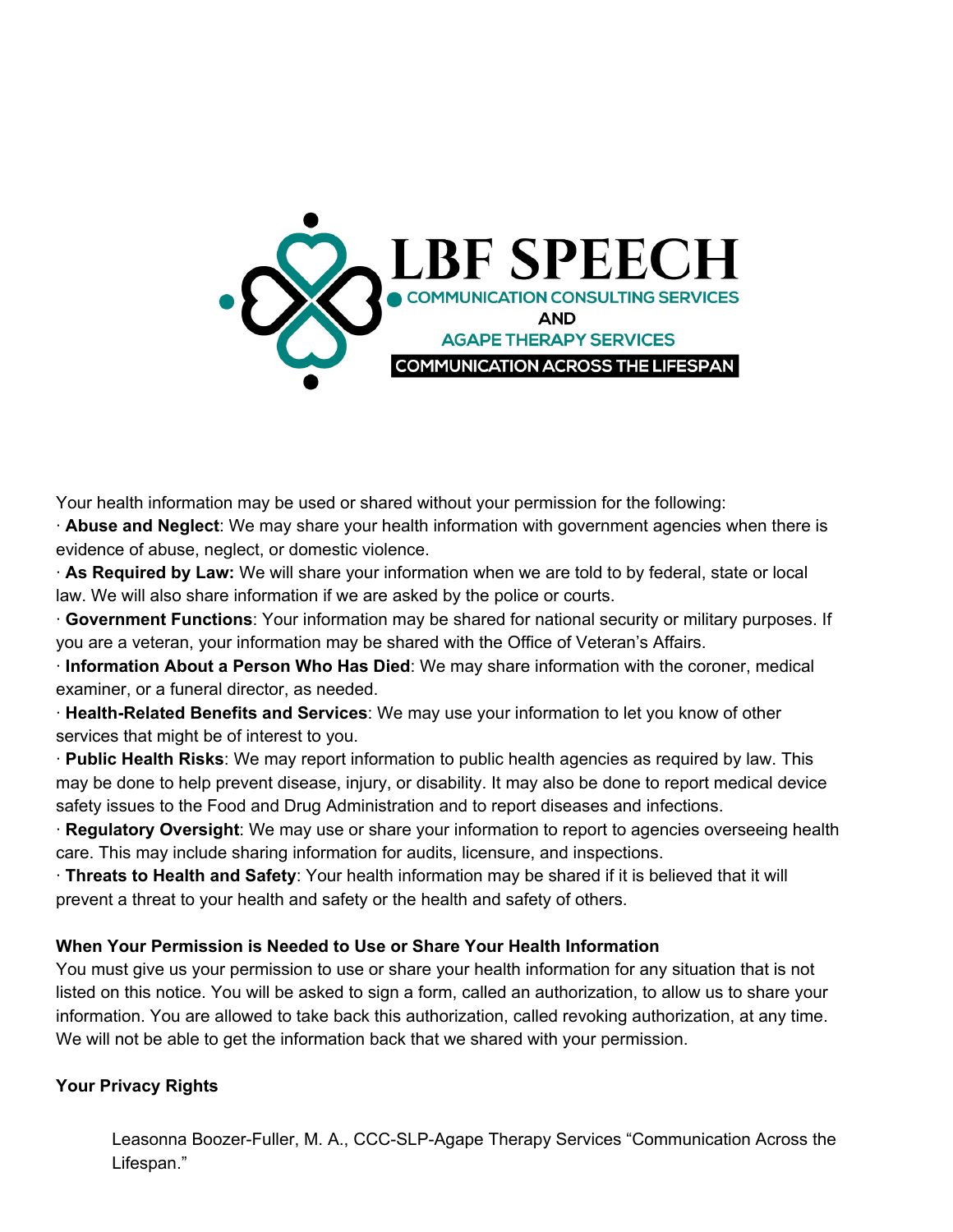

You have the right to:

· **Ask us not to share your information**: You can ask us not to use or share your information for treatment, payment, or health care operations. You can also ask us not to share information with people involved in your care, like family members or friends. You must ask for limits in writing. We must share information when required by law. We do not have to agree to what you ask.

· **Ask us to contact you privately**: You can ask us to only contact you in a certain way or at a certain place. For example, you may want us to call you but not email. Or you may want us to call you at work and not at home. You must ask in writing.

· **Look at and copy your health information**: You have the right to see your health information and get a copy of that information at any time. You have the right to see treatment, medical, and billing information. You may not be able to see or copy information put together for a court case, certain lab results, and copyrighted materials, such as test protocols.

· **Ask for changes to your health information**: You can ask us to change information that you think is wrong. You can also ask that we add information that is missing. You must ask us in writing and give us a reason for the change. We do not have to make the change.

· **Get a report of how and when your information was used or shared**: You can ask us to tell you when your information was shared and who we shared it with. There are some rules about this: o You need to ask us in writing. o You must tell us the dates you are asking about and if you want a paper or electronic copy.

· **Get a paper copy of this privacy notice**: You can get a paper copy of this notice at any time.

· **File complaints**: You can file a complaint with us or with the government if you think that a) Your information was used or shared in a way that is not allowed; b) You were not allowed to look at or copy your information; c) Any of your rights were denied

### Who is C**overed by This Notice**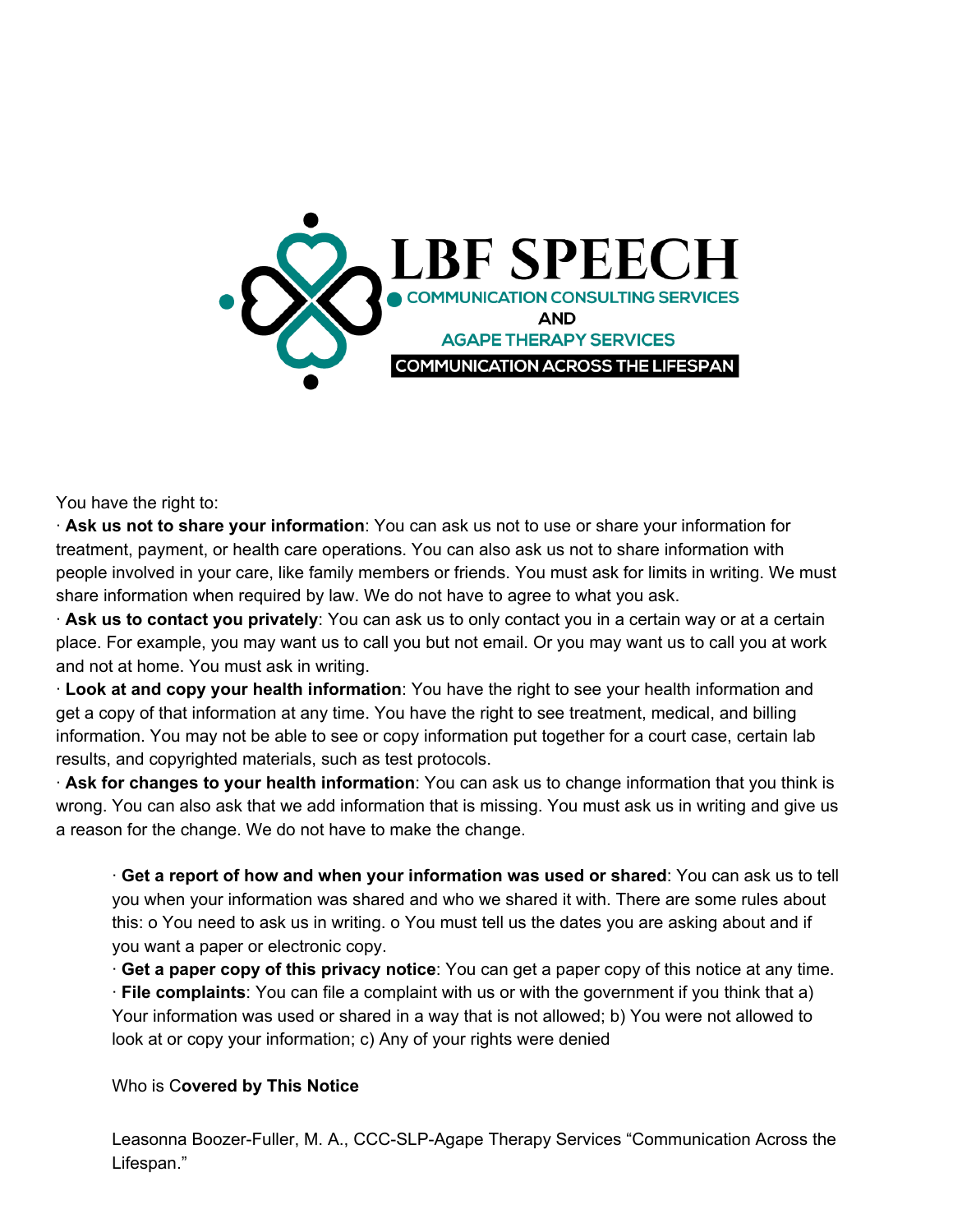

The people that must follow the rules of this notice are:

- · All Speech-Language Pathologists at LBF Speech Communication Consulting Services, PLLC
- · Anyone who is allowed to add health information to your file, including students and other staff
- · Any volunteers who may help you while you are at this clinic/private practice

## **Changes to the Information in This Notice**

We may change this notice at any time. Changes may apply to information we already have in your file and any new information. Copies of the new notice will be available from our staff. The notice will have a date on the front page to tell you when it went into effect.

## **Complaints**

You may file a complaint if you think we did something wrong with your information. You can complain to your regional office of the United States Office of Civil Rights. All complaints must be in writing. You will not get in trouble for filing a complaint.

**Contacts** If you have any other questions about this notice or your privacy rights, please ask your Speech-Language Pathologist.

I HAVE READ AND UNDERSTAND THE PRIVACY POLICIES DISCLOSED IN THIS NOTICE.

 $\overline{\phantom{a}}$  , which is a set of the set of the set of the set of the set of the set of the set of the set of the set of the set of the set of the set of the set of the set of the set of the set of the set of the set of th Client/Guardian Signature Date Date

\_\_\_\_\_\_\_\_\_\_\_\_\_\_\_\_\_\_\_\_\_\_\_\_\_\_\_\_\_\_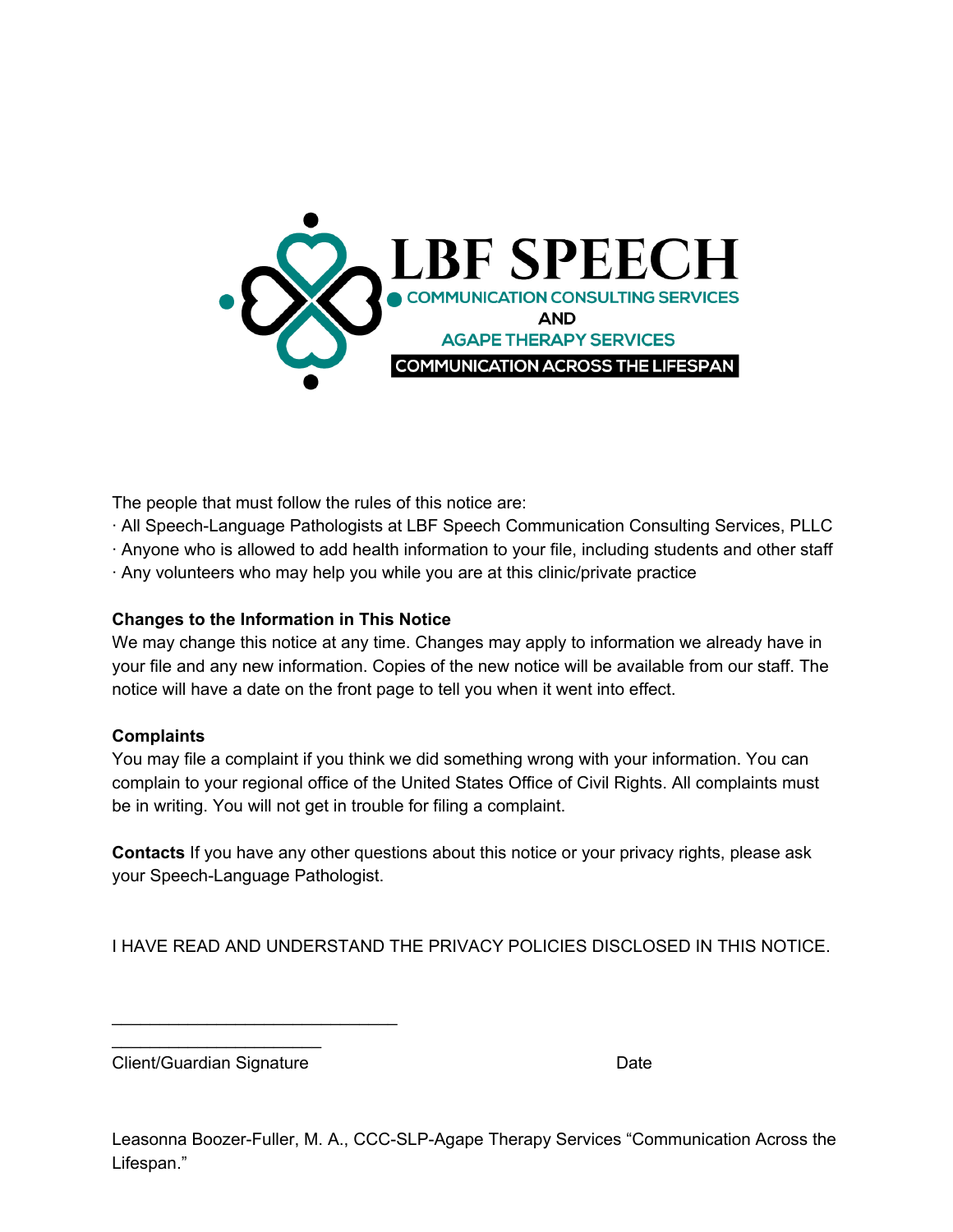

## **PRIVACY NOTICE ACKNOWLEDGMENT**

LBF Speech Communication Consulting Services, PLLC is required by law to keep your health information safe. This information may include:

- · Notes from your doctor
- · Your medical history
- · Your test results
- · Treatment notes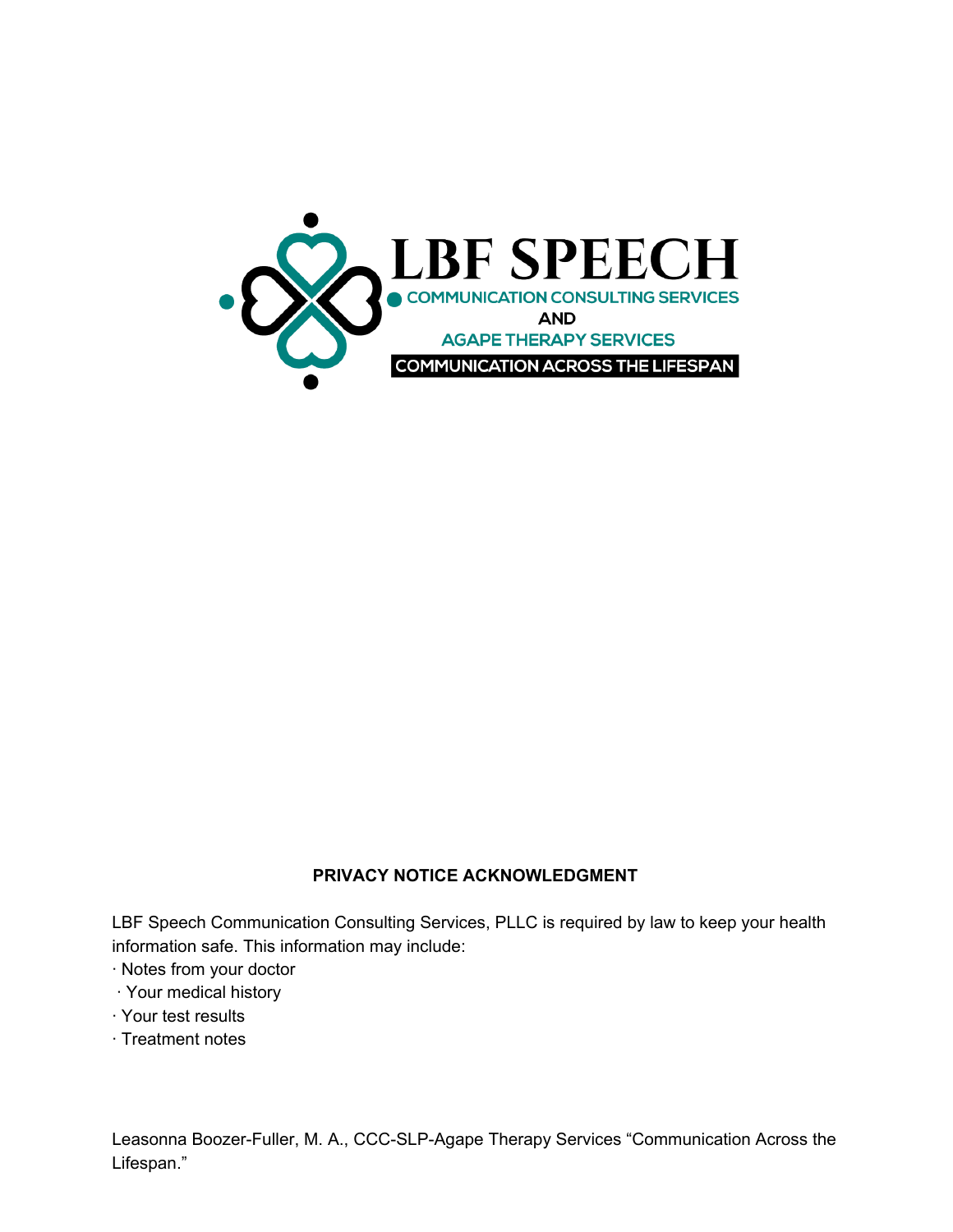

We are required by law to give you a copy of your privacy notice. Please retain a copy of this privacy notice for your records. This notice tells you how your health information may be used or shared. It also tells you how you can look at and comment on your information. By signing this page, you are saying that you have been given a copy of our privacy notice.

# **TELETHERAPY CONSENT FORM**

The American Speech and Hearing Association (ASHA) defines telepractice ( the act of providing Telehealth services) as "the application of telecommunications technology to delivery of professional services at a distance by linking clinician to client, or clinician to clinician, for assessment, intervention, and/or consultation." This means that we are able to provide speech therapy services through digital meetings similar to the popular communication system "Skype". While we do not specifically utilize skype for the provision of services, the method of delivery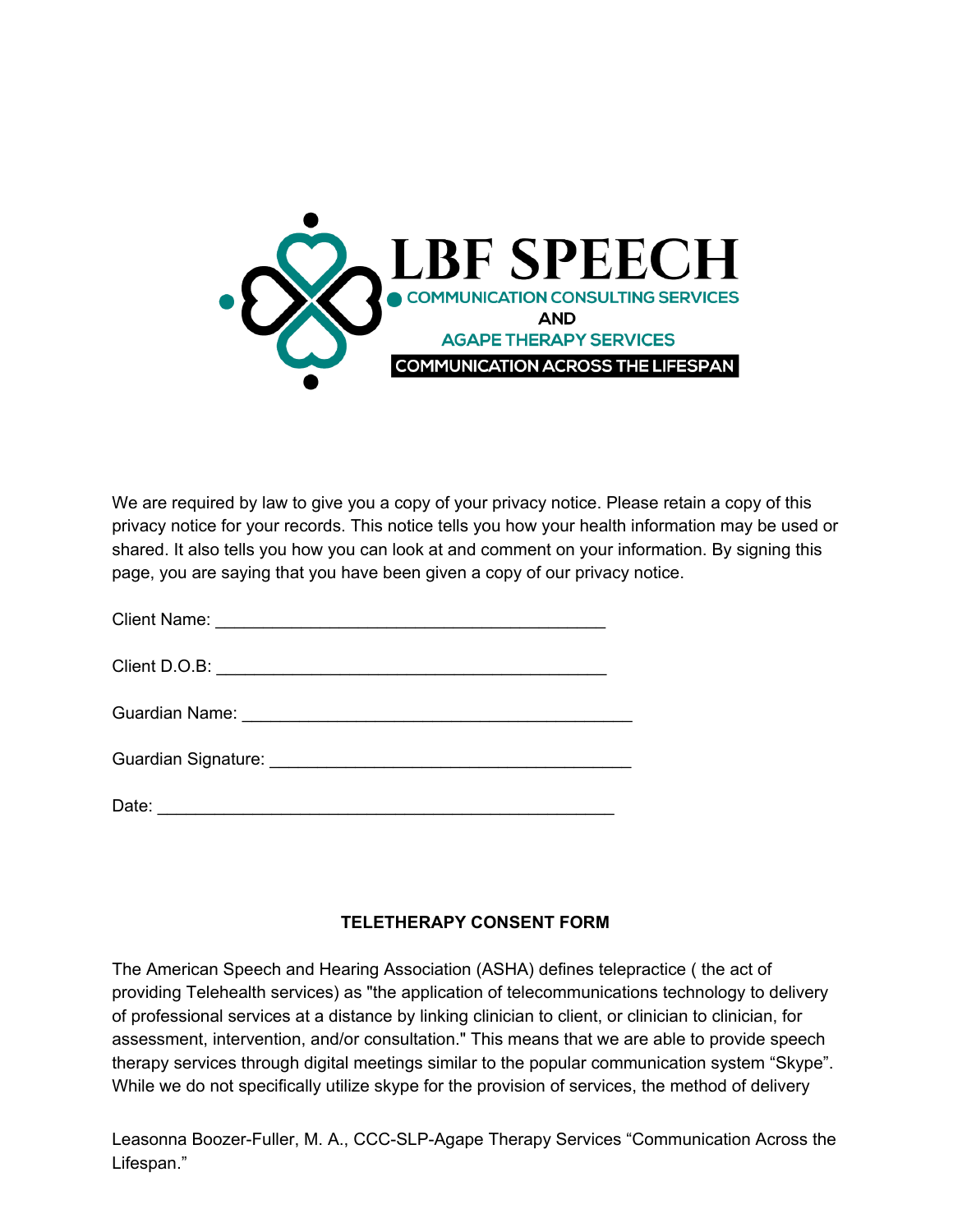

would be similar in nature. The therapist and the child would join a computer based session at the designated therapy time, and would work on the same materials as in the office. We term this "teletherapy." It is important to know that this service delivery model is supported through the Virginia licensing board, the American Speech-LanguageHearing Association (ASHA), and is payable by most insurance carriers per the Telehealth Enhancement Act of 2013- H.R.3306, 113th Congress. This mode of service delivery, when implemented correctly, is noted to have equal outcomes to face-to-face interventions.

hereby consent to engage in teletherapy with LBF Speech Communication Consulting Services, PLLC.

I understand that "teletherapy" includes treatment using interactive audio, video, or data communications. I understand that teletherapy also involves the communication of my medical information, both orally and visually. I understand the following with respect to teletherapy: I have the right to withhold or withdraw consent at any time without affecting my right to future care or treatment. The laws that protect the confidentiality of my medical information also apply to teletherapy. As such, I understand that the information disclosed by me during the course of my therapy or consultation is confidential.

I understand that there are risks and consequences from teletherapy, including, but not limited to, the possibility, despite reasonable efforts on the part of LBF, that: the transmission of my information could be disrupted or distorted by technical failures; the transmission of my information could be interrupted by unauthorized persons; and/or the electronic storage of my medical information could be accessed by unauthorized persons. Agape and LBF currently use Doxyme to provide teletherapy services. I understand that I am responsible for (1) providing the necessary computer, telecommunications equipment and internet access for my teletherapy